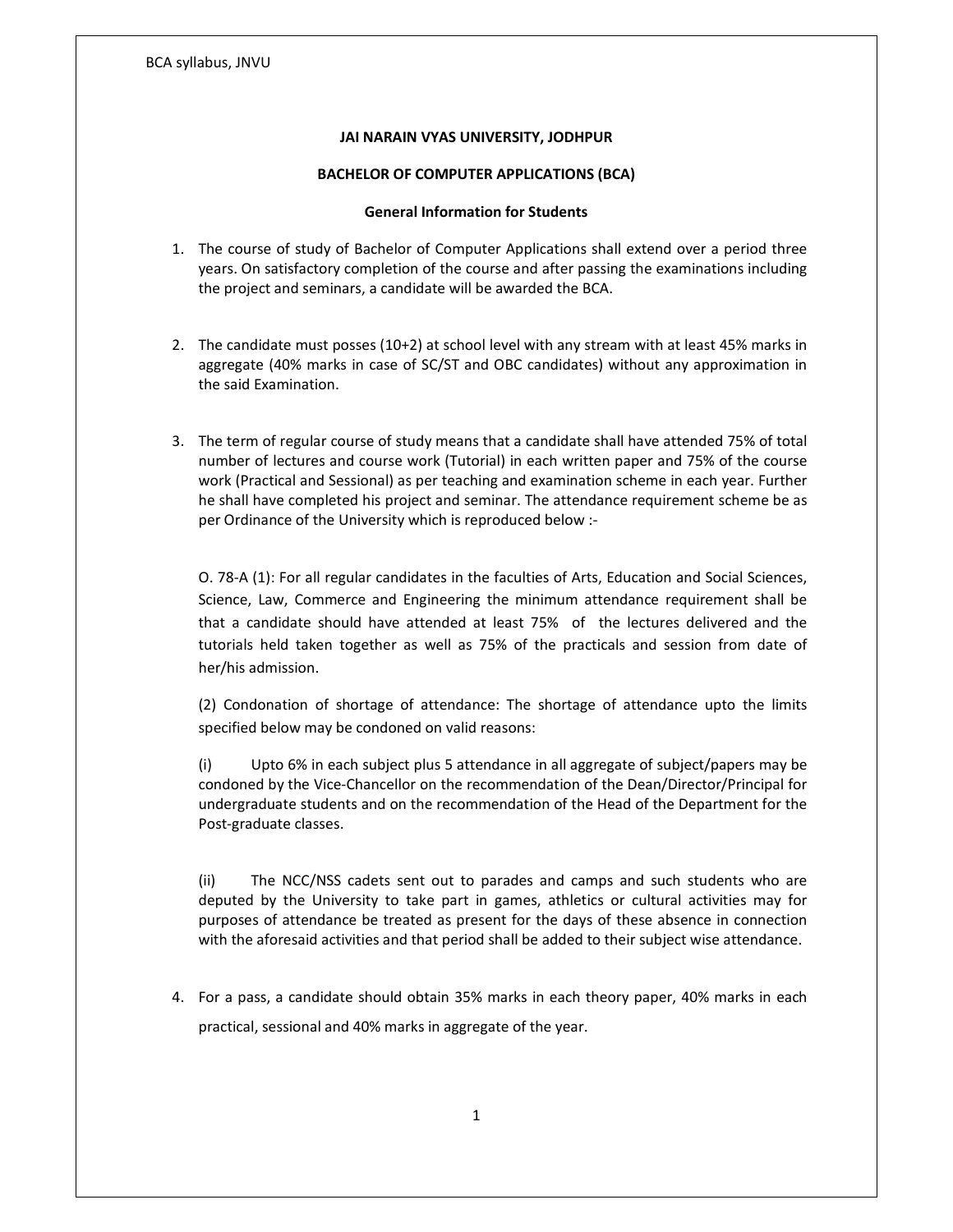5. (a) If a candidate fails in not more than three papers in first year examination and obtain 40% marks in aggregate, he/she shall be allowed to be regular candidate in the second year. For the purpose of this clause each theory paper and each practical shall be counted as a separate paper.

(b) If a candidate, fails in not more than three papers inclusive of first year and second year he/she shall be allowed to be a regular candidate in the third year.

(c) If a candidate has cleared all the papers of first & second year, and has failed in not more than three papers of third year he/she shall be eligible for supplementary examination that will be held after declaration of result of third year.

(d) All those candidates who are unable to clear their back papers for first year & second year with third year examination shall not be eligible for supplementary examination. Such candidate will have to wait for a year & they will have to appear for these back papers along with the regular examination of first, second & third year respectively.

- 6.  $Ex students:$
- (a) If a student fails in more than three papers of theory papers of the annual examination, but pass in all the practicals, he/she shall be allowed to appear as ex-student. The marks secured in the practicals and course work, laboratory sessionals of the last year shall be carried over to the next examination.
- (b) If a candidate fails in more than three papers of theory and practical at the annual examination. He/she shall appear as an ex-student at the next year examination in all theory papers, practicals and sessionals.
- 7. Award of Division :

The division given below shall be awarded on the basis of the total marks obtained from first to third year ( all taken together) by the candidate for the degree of BCA.

- (i) Honours 75% and above
- (ii) First Division 60% and above
- (iii) Second Division 45% and above
- (iv) Pass Division 40% and above
- 8. A candidate shall be allowed to appear as an ex-student for a maximum of two consecutive years. If the candidate is unable to pass the examination in two consecutive years, he will neither be allowed to continue his studies in BCA course nor to re-appear at the same examination.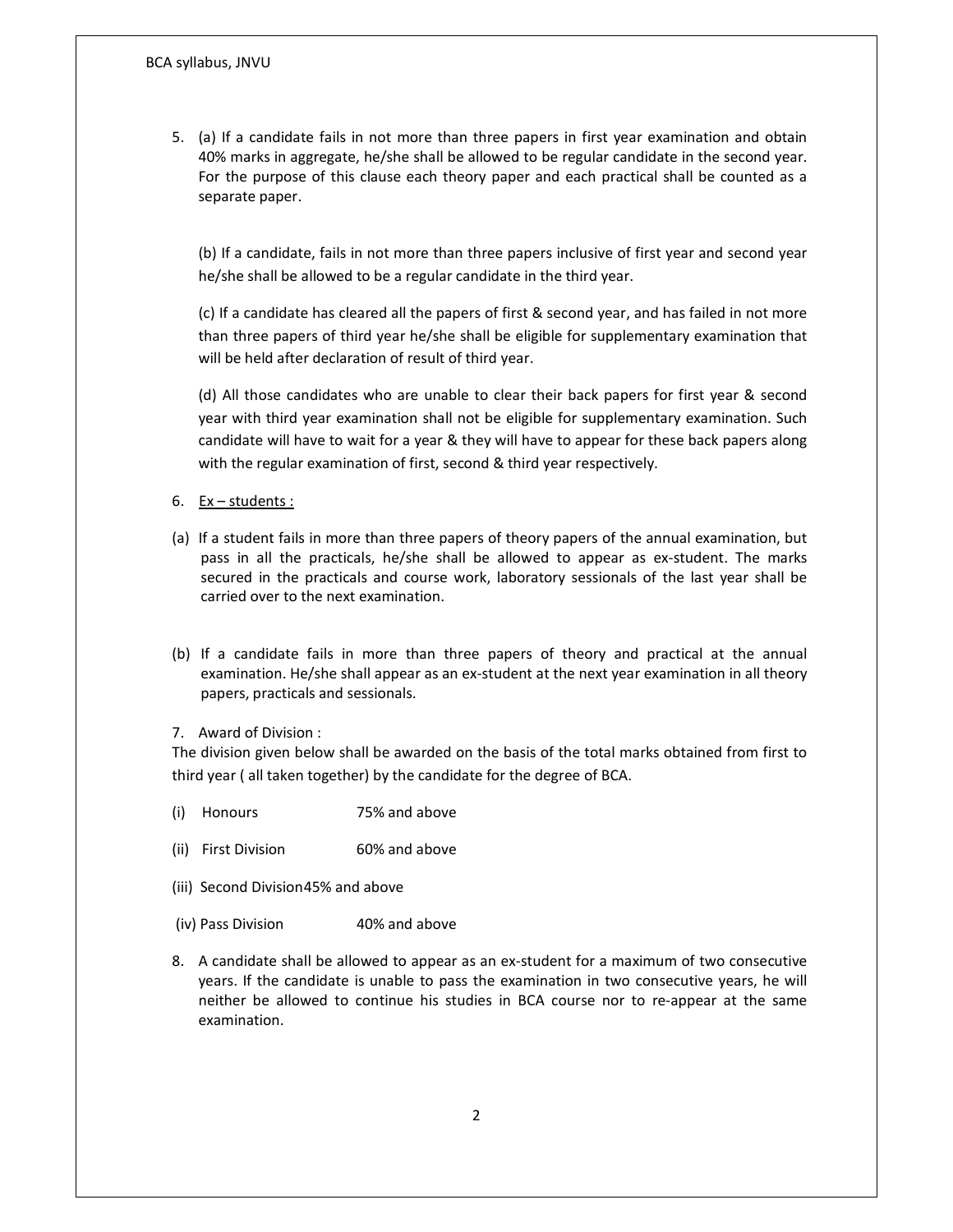## **Bachelor of Computer Applications Three Year Degree Course Syllabus for Teaching and Examination Scheme for BCA**

Note: The breakup of Theory and Laboratory examination shall be as follows:

- 1. Breakup of marks is as 20% internal and 80% main exam marks.
- 2. Laboratory Records 20% (on the basis of performance, record and attendance in laboratory class) and it will be awarded by the class teacher.
- 3. Performance in Laboratory examination: 60%, which cover various aspects as circuit diagram, formula, algorithms, results etc. The students will be asked to attempt one exercise.
- 4. BCA-106 Environmental Studies: Its marks will not be added for award of division

# **BCA FIRST YEAR SESSION-2013-2014**

| <b>CODE</b>     | <b>SUBJECT</b>                     | Hrs.<br>Week |   | Exam<br>Hrs. | Max. Marks |          |              |
|-----------------|------------------------------------|--------------|---|--------------|------------|----------|--------------|
|                 | <b>THEORY</b>                      | L            | P |              | ΙA         | Exa<br>m | <b>Total</b> |
| <b>BCA-101</b>  | <b>FUNDAMENTALS OF MATHEMATICS</b> | 3            |   | 3            | 20         | 80       | 100          |
| <b>BCA -102</b> | PROGRAMMING WITH 'C'               | 3            |   | 3            | 20         | 80       | 100          |
| <b>BCA -103</b> | <b>INTERNET TECHNOLOGY</b>         | 3            |   | 3            | 20         | 80       | 100          |
| <b>BCA -104</b> | <b>FUNDAMENTALS OF COMPUTERS</b>   | 3            |   | 3            | 20         | 80       | 100          |
| <b>BCA -105</b> | <b>DIGITAL LOGIC</b>               | 3            |   | 3            | 20         | 80       | 100          |
| BCA -106        | <b>ENVIRONMENTAL STUDIES</b>       | 3            |   | 3            | 20         | 80       | 100          |
|                 | <b>PRACTICAL</b>                   |              |   |              |            |          |              |
| <b>BCA-107</b>  | <b>HTML LAB</b>                    |              | 6 | 3            | 20         | 80       | 100          |
| <b>BCA-108</b>  | C PROGRAMMING LAB                  |              | 6 | 3            | 20         | 80       | 100          |
| <b>BCA-109</b>  | <b>MS OFFICE LAB</b>               |              | 6 | 3            | 20         | 80       | 100          |
| <b>BCA-110</b>  | <b>DIGITAL ELECTRONICS LAB</b>     |              | 6 | 3            | 20         | 80       | 100          |
|                 | TOTAL                              |              |   |              | 200        | 800      | 1000         |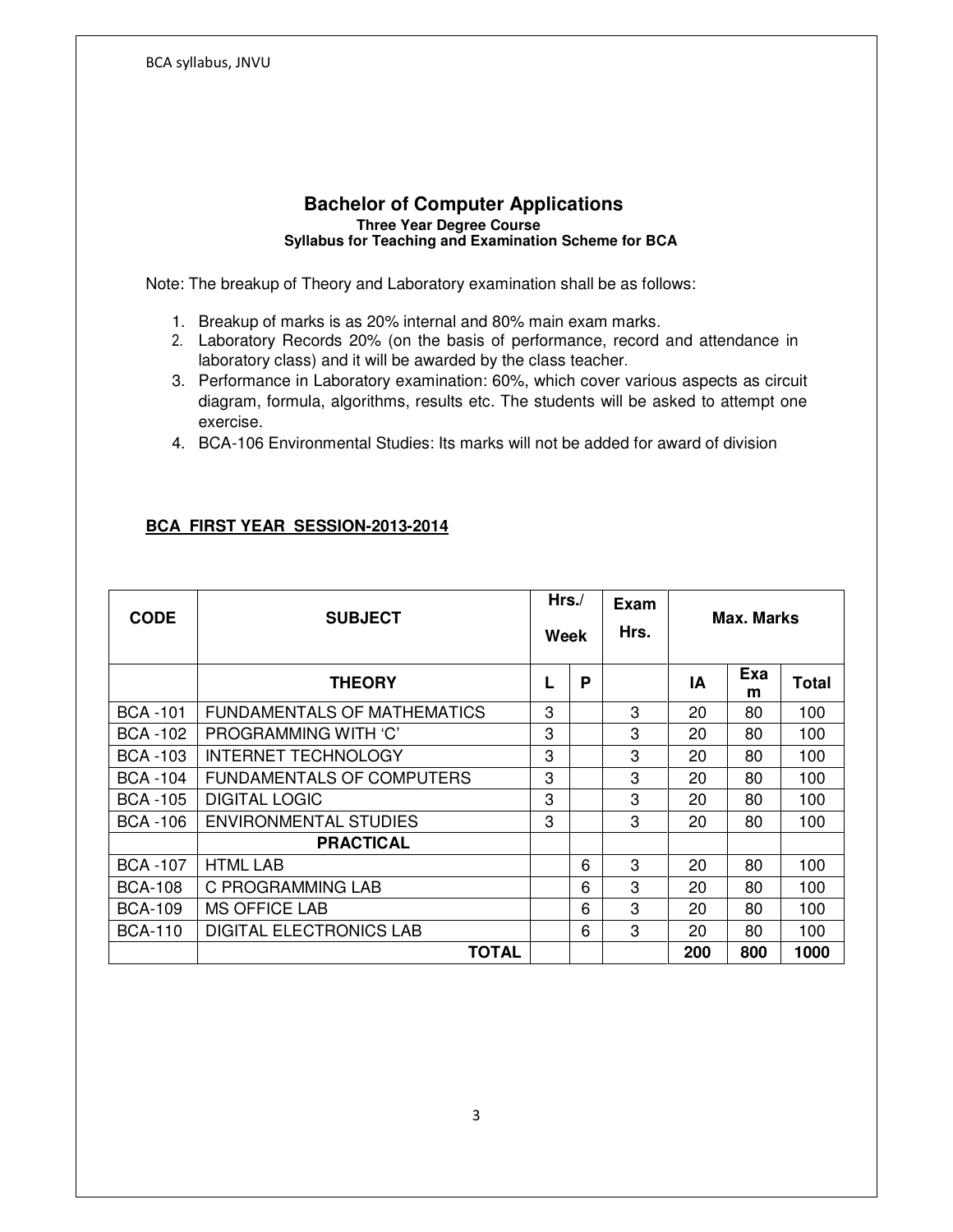# **BCA SECOND YEAR SESSION-2014-2015**

| <b>CODE</b>     | <b>SUBJECT</b>                      | Hrs/<br>Week |   | Exam<br>Hrs. | Max. Marks |          |       |
|-----------------|-------------------------------------|--------------|---|--------------|------------|----------|-------|
|                 | <b>THEORY</b>                       |              | P |              | ΙA         | Exa<br>m | Total |
| <b>BCA-201</b>  | <b>OPERATING SYSTEM</b>             | 3            |   | 3            | 20         | 80       | 100   |
| <b>BCA -202</b> | DATA STRUCTURES & ALGORITHMS        | 3            |   | 3            | 20         | 80       | 100   |
| <b>BCA -203</b> | PROGRAMMING WITH C++                | 3            |   | 3            | 20         | 80       | 100   |
| <b>BCA -204</b> | <b>COMPUTER SYSTEM ARCHITECTURE</b> | 3            |   | 3            | 20         | 80       | 100   |
| <b>BCA -205</b> | <b>DBMS</b>                         | 3            |   | 3            | 20         | 80       | 100   |
| BCA -206        | <b>VISUAL PROGRAMMING</b>           | 3            |   | 3            | 20         | 80       | 100   |
|                 | <b>PRACTICAL</b>                    |              |   |              |            |          |       |
| <b>BCA -207</b> | <b>VISUAL BASIC .NET LAB</b>        |              | 6 | 3            | 20         | 80       | 100   |
| <b>BCA-208</b>  | ORACLE SQL LAB                      |              | 6 | 3            | 20         | 80       | 100   |
| <b>BCA-209</b>  | PROGRAMMING C++ LAB                 |              | 6 | 3            | 20         | 80       | 100   |
| <b>BCA-210</b>  | 8085 MICROPROCESSOR LAB             |              | 6 | 3            | 20         | 80       | 100   |
|                 | <b>TOTAL</b>                        |              |   |              | 200        | 800      | 1000  |

# **BCA THIRD YEAR SESSION –2015-2016**

| <b>CODE</b>     | <b>SUBJECT</b>                      | Hrs<br>Week |   | Exam<br>Hrs. | <b>Max. Marks</b> |          |              |
|-----------------|-------------------------------------|-------------|---|--------------|-------------------|----------|--------------|
|                 | <b>THEORY</b>                       | L           | P |              | ΙA                | Exa<br>m | <b>Total</b> |
| <b>BCA -301</b> | <b>JAVA PROGRAMMING</b>             | 3           |   | 3            | 20                | 80       | 100          |
| <b>BCA -302</b> | MULTIMEDIA TOOLS                    | 3           |   | 3            | 20                | 80       | 100          |
| <b>BCA -303</b> | <b>COMPUTER NETWORKS</b>            | 3           |   | 3            | 20                | 80       | 100          |
| <b>BCA -304</b> | <b>WEB TECHNOLOGIES</b>             | 3           |   | 3            | 20                | 80       | 100          |
| <b>BCA -305</b> | <b>SYSTEM ANALYSIS &amp; DESIGN</b> | 3           |   | 3            | 20                | 80       | 100          |
| <b>BCA -306</b> | <b>COMMUNICATION SKILLS</b>         | 3           |   | 3            | 20                | 80       | 100          |
|                 | <b>PRACTICAL</b>                    |             |   |              |                   |          |              |
| <b>BCA -307</b> | JAVA LAB                            |             | 6 | 3            | 20                | 80       | 100          |
| <b>BCA-308</b>  | ASP .NET LAB                        |             | 6 | 3            | 20                | 80       | 100          |
| <b>BCA-309</b>  | <b>PROJECT WORK</b>                 |             | 6 | 3            | 40                | 160      | 200          |
| <b>BCA-310</b>  | <b>SEMINAR</b>                      |             | 3 | 3            | 20                | 80       | 100          |
|                 | <b>TOTAL</b>                        |             |   |              | 220               | 880      | 1100         |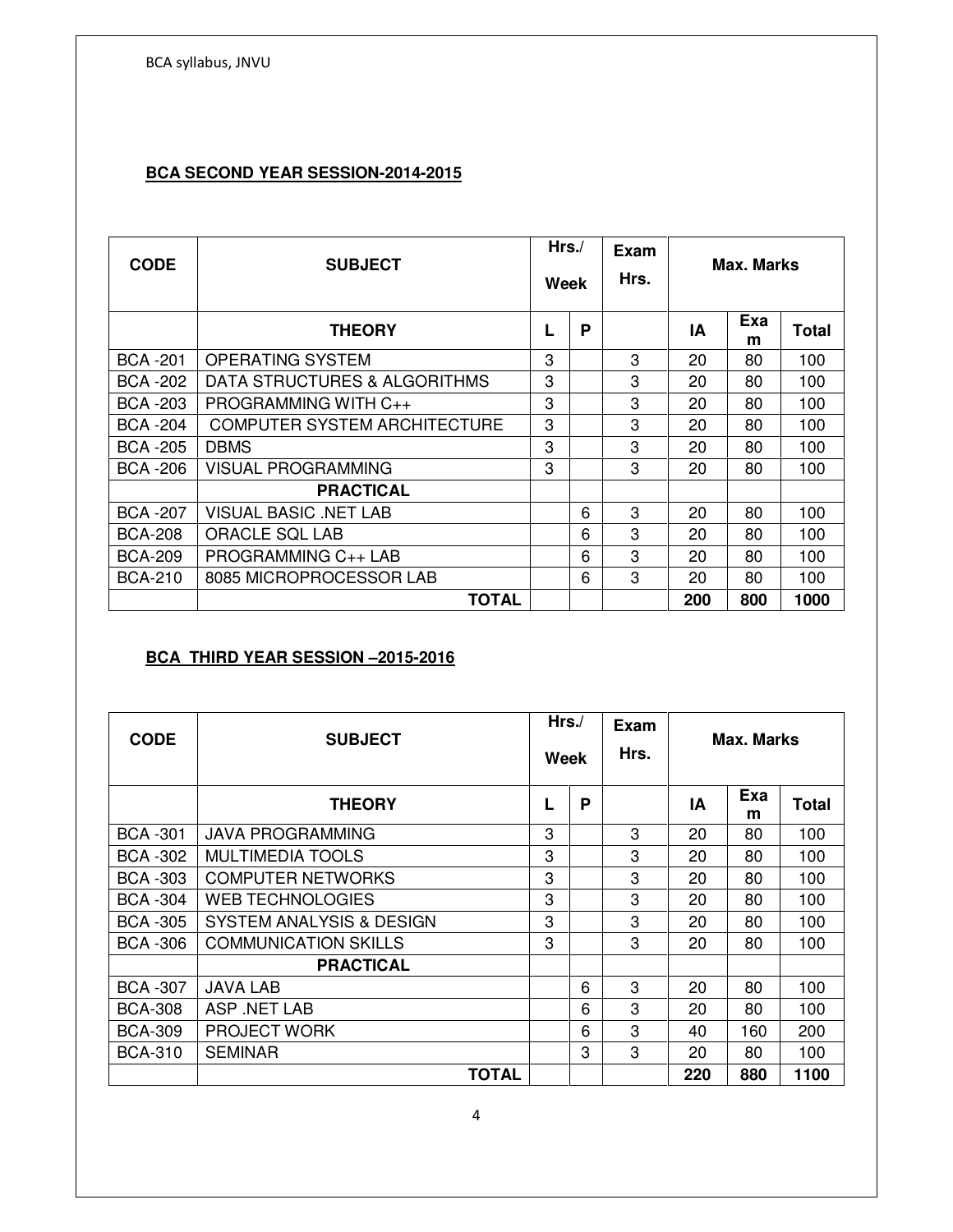#### DETAILED COURSE STRUCTURE

# **BCA FIRST YEAR SESSION-2013-2014**

#### **BCA 101 FUNDAMENTALS OF MATHEMATICS**

Set, Relation and Functions: Set, Cartesian product of sets, relations, functions, binary operations. Trigonometric Functions: Angles, trigonometric functions and trigonometric identities. Cartesian system of rectangular coordinates: The number plane, distance formula area of a triangle, section formulae, slope of a line, locus and equation.

Straight line: To find equation of a straight line parallel to an axis: the point slope form, two point form, intercept form, slope-intercept form, normal form, condition of concurrency for three straight lines, analytical proof of geometric theorems.

Circle and family of circles: Standard form of equation of a circle, its general form, condition of tangentancy.

Quadratic equation : Solution of quadratic equations, symmetric functions of roots.

Determinants and Matrices: Properties and applications, definition and type of matrices, elementary transformation of a matrix, inverse of a matrix, normal form of a matrix, orthogonal matrices.

#### **BCA 102 PROGRAMMING WITH C**

Program Concept, Characteristics of Programming, Various stages in Program Development Programming aids Algorithms, Flow Charts - Symbols, Rules for making Flow chart, Types of flowchart, Advantage & Disadvantage, Pseudocodes, Decision Table, Programming techniques & tools Programming Techniques – Top down, Bottom up, Modular, Structured - Features, Merits & Demerits, Comparative study, Programming Logic- Simple, Branching, Looping, Recursion, Cohesion & Coupling, Programming Testing & Debugging & their Tools .

Introduction & features of C, Structure of C program, Variables, Expressions, Identifiers, Keywords, Data Types, Constants, Operator and expression Operator: Arithmetic, Logical, Relational, Conditional and Bit wise Operators, Precedence and Associativity of Operators, Type conversion in expression, Basic input/output and library functions Single character input/output i.e. getch(), getchar(). getche(), putchar(),Formatted input output i.e. printf() and scanf(), Library functions concepts, Mathematical & Character functions.

If statement, If.....Else statement, Nesting of If....Else Statement, else if ladder, The ?: operator, goto statement, Switch statement, Compound statement, Loop controls, for, while, do-while loops, break,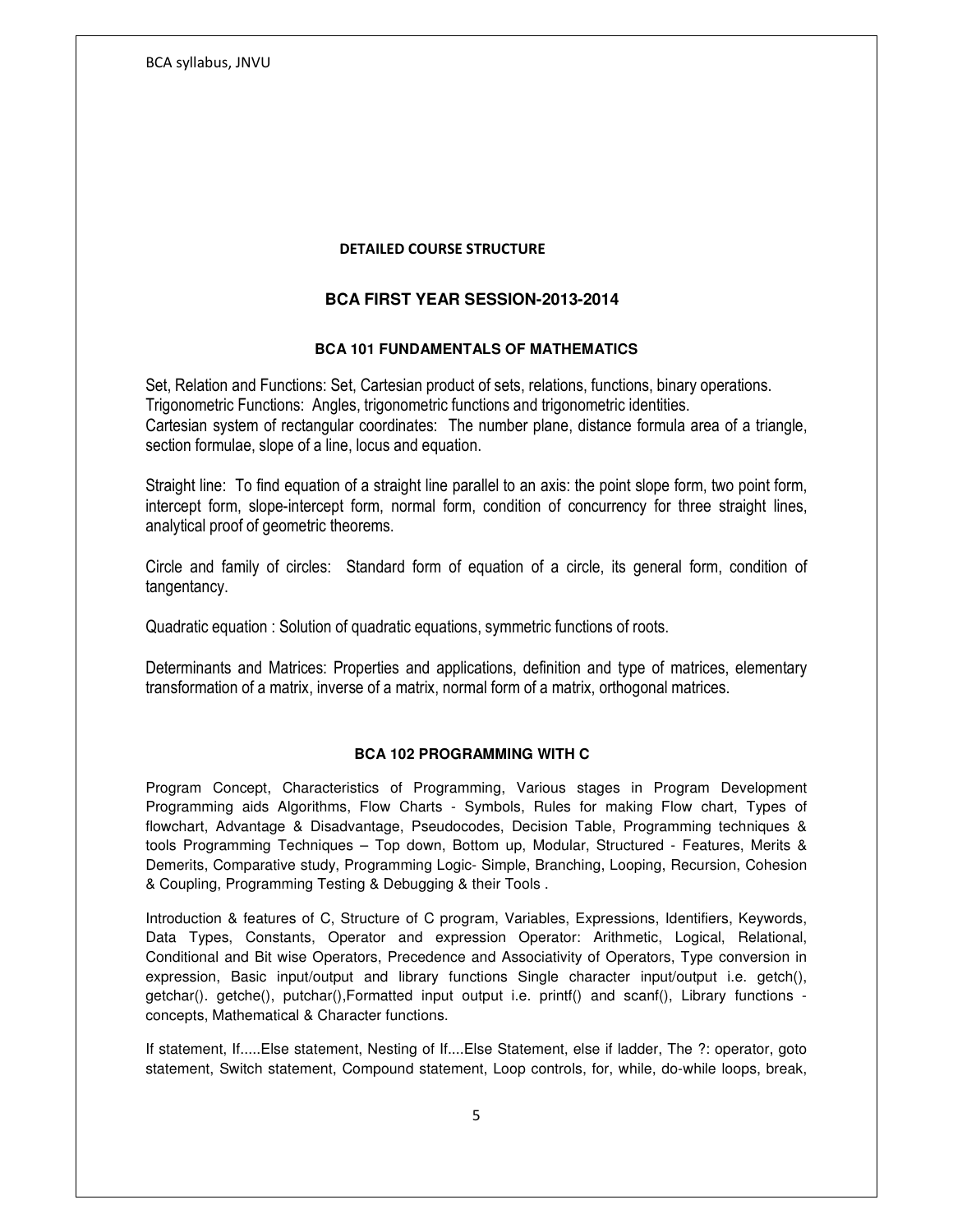continue, goto statement, ARRAYS Single and Multi Dimensional arrays, Array declaration and initialization of arrays, Strings : declaration, initialization, functions**.** 

The need and form of C functions, User defined and library function, Function arguments, Return values and nesting of function, Recursion, Calling of functions, Array as function argument, Scope and life of variables - local and global variable, Storage class specified - auto, extern, static, register.

Defining structure, Declaration of structure variable, Accessing structure members, Nested structures, Array of structure, Structure assignment, Structure as function argument, Function that return structure, Union, pointers, working with text files.

#### **BCA 103 INTERNET TECHNOLOGY**

Internet: Evolution, Concepts, Internet Vs Intranet, Growth of Internet, ISP, ISP in India, Types of connectivity - Dial-up, Leased line, DSL, Broadband, RF, VSAT etc., Methods of sharing of Internet connection, Use of Proxy server. Internet Services – USENET, GOPHER, WAIS, ARCHIE and VERONICA, IRC

WORLD WIDE WEB (WWW) - History, Working, Web Browsers, Its functions, URLs, web sites, Domain names, Portals. Concept of Search Engines, Search engines types, searching the Web, Web Servers, TCP/IP and others main protocols used on the Web. E-Mail: Concepts, POP and WEB Based E-mail, merits, address, Basics of Sending & Receiving, E-mail Protocols, Mailing List, Free Email services, e-mail servers and e-mail clients programs.

Concepts of Hypertext, HTML introduction, features, uses & versions Using various HTML tags, Elements of HTML syntax, Head & Body Sections, , Inserting texts, Text alignment, Using images in pages, Hyperlinks – text and images, bookmarks, Backgrounds and Color controls, creating and using Tables in HTML, and presentation, Use of font size & Attributes, List types and its tags. Cascading Style sheets – defining and using simple CSS. Design tools for HTML, Overview of MS FrontPage, Macromedia Dream weaver, and other popular HTML editors, designing web sites using MS FrontPage (using at least FrontPage 2000) Use of Frames and Forms in web pages, Image editors, Issues in Web site creations & Maintenance,

E - Commerce An introductions, Concepts, Advantages and disadvantages, Technology in E-Commerce, Internet & E-business, Applications, Feasibility & various constraints. E-transition challenges for Indian corporate, the Information Technology Act 2000 and its highlights related to ecommerce.

Electronic Payment Systems: Introduction, Types of Electronic Payment Systems, Digital Token-Based Electronic Payment Systems, Smart Cards and Electronic Payment Systems, Credit Card-Based Electronic Payment Systems, Risk and Electronic Payment Systems. E-security – Security on the internet, network and web site risks for e-business, use of firewalls, secure physical infrastructure.

#### **BCA 104 FUNDAMENALS OF COMPUTERS**

Brief history of development of computers, Computer system concepts, Computer system characteristics, Capabilities and limitations, Types of computers-Analog, Digital, Hybrid, General, Special Purpose, Micro, Mini, Mainframe, Super, Generations of computers, Personal Computer (PCs) - IBM PCs, characteristics, PC/PCXT/PCAT - configurations, Pentium and Newer PCs specifications and main characteristics. Types of Pcs- Desktop, Laptop, Notebook, Palmtop, Workstations etc. their characteristics. Basic components of a computer system - Control unit, ALU,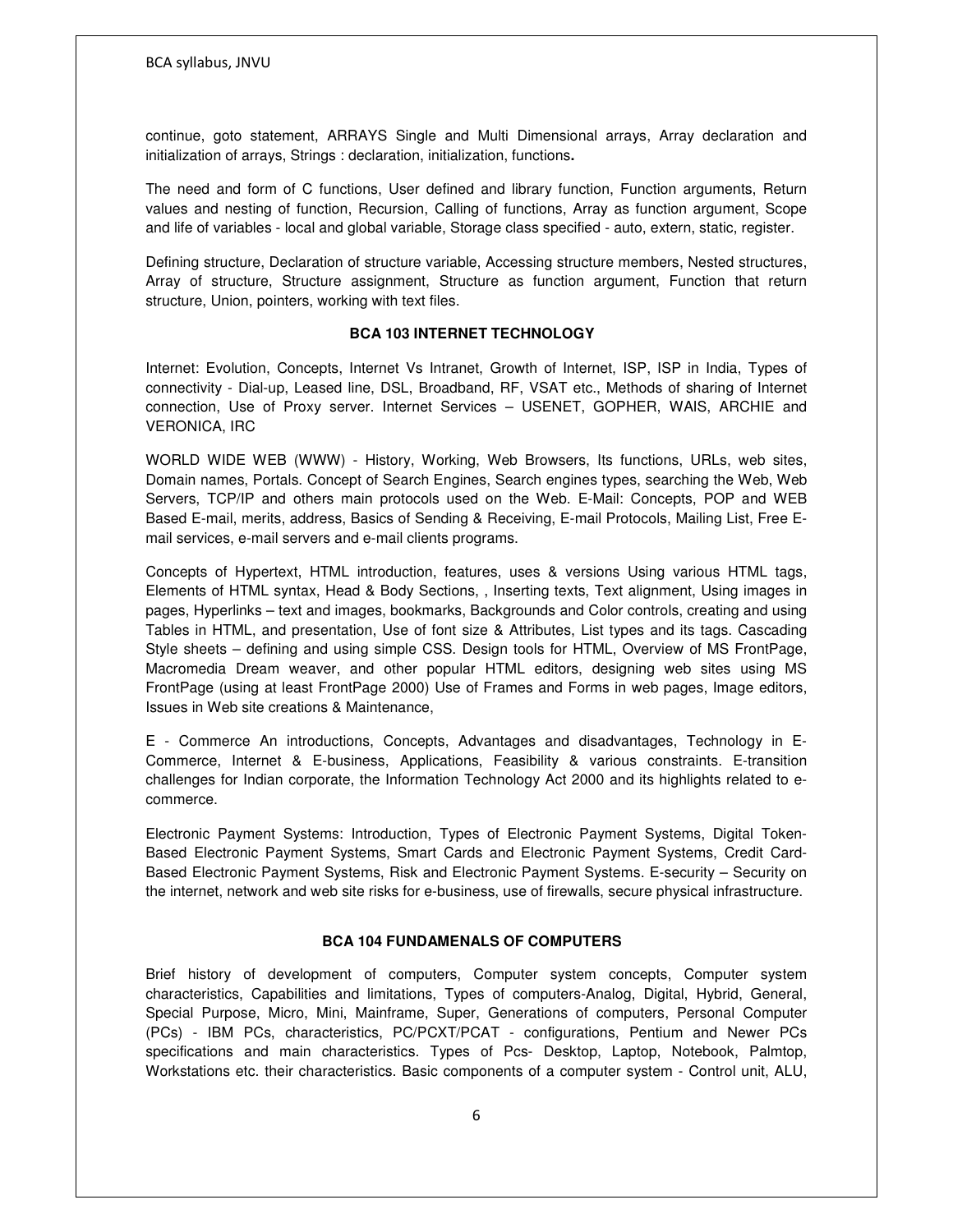Input/Output functions and characteristics, memory - RAM, ROM, EPROM, PROM and other types of memory.

Keyboard, Mouse, Trackball, Joystick, Digitizing tablet, Scanners, Digital Camera, MICR, OCR, OMR, Bar-code Reader, Voice Recognition, Light pen, Touch Screen, Monitors - characteristics and types of monitor -Digital, Analog, Size, Resolution, Refresh Rate, Interlaced / Non Interlaced, Dot Pitch, Video Standard - VGA, SVGA, XGA etc, Printers - Daisy wheel, Dot Matrix, Inkjet, Laser, Line Printer, Plotter, Sound Card and Speakers, Storage fundamentals - Primary Vs Secondary Data Storage and Retrieval methods - Sequential, Direct and Index Sequential, Various Storage Devices - Magnetic Tape, Magnetic Disks, Cartridge Tape, Hard Disk Drives, Floppy Disks (Winchester Disk), Optical Disks, CD, VCD, CD-R, CD-RW, Zip Drive.

Need, Types of Software - System software, Application software, System Software - Operating System, Utility Program, Programming languages, Assemblers, Compilers and Interpreter, Operating Systems - Functions, Types- Batch, Single, Multiprogramming, Multiprocessing, Programming languages- Machine, Assembly, High Level, 4GL, their merits and demerits, Application Software - Word-processing, Spreadsheet, Presentation Graphics, Data Base Management Software, characteristics, Uses and examples and area of applications of each of them, Virus working principles, Types of viruses, virus detection and prevention, viruses on network.

Analog and Digital Signals, Modulations - Amplitude Modulation (AM), Frequency Modulation (FM), Phase Modulation (PM), Communication Process, Direction of Transmissions Flow - Simplex, Half Duplex, Full Duplex, Communication Software, Communication Protocols, Communication Channels - Twisted, Coaxial, Fiber Optic, Serial and Parallel Communication, Modem - Working and characteristics, Types of Connections - Dialup, Leased Lines, ISDN, Types of Network - LAN, WAN, MAN etc., Topologies of LAN - Ring, Bus, Star, Mesh and Tree topologies, Components of LAN - Media, NIC, NOS, Bridges, HUB, Routers, Repeater and Gateways, Use of Communication in daily life.

Introduction, History & versions of DOS.DOS basics- Physical structure of disk, drive name, FAT, file & directory structure and naming rules, booting process, DOS system files, DOS commands. Internal - DIR, MD, CD, RD, COPY, DEL, REN, VOL, DATE, TIME, CLS, PATH, TYPE etc, External - CHKDSK, XCOPY, PRINT, DISKCOPY, DISKCOMP, DOSKEY, TREE, MOVE, LABEL, APPEND, FORMAT, SORT, FDISK, BACKUP, EDIT, MODE, ATTRIB, HELP, SYS etc. Executable V/s Non executable files in DOS.

## **BCA 105 DIGITAL LOGIC**

Logic Gates, AND, OR, NOT GATES and their Truth tables, NOR, NAND & XOR gates, Boolean Algebra, Basic Boolean Law's, Demorgan's theorem, MAP Simplification, Minimization techniques, K - Map, Sum of Product & Product of Sum

Data types and Number systems, Binary number system, Octal & Hexa-decimal number system,1's & 2's complement, Binary Fixed- Point Representation, Arithmetic operation on Binary numbers, Overflow & underflow, Floating Point Representation, Codes, ASCII, EBCDIC codes, Gray code, Excess-3 & BCD, Error detection & correcting codes

Combinational & Sequential circuits, Half Adder & Full Adder, Full subtractor, Flip-flops - RS, D, JK & T Flip-flops, Shift Registers, RAM and ROM, Multiplexer, Demultiplexer, Encoder, Decoder, Idea about Arithmetic Circuits, Program Control, Instruction Sequencing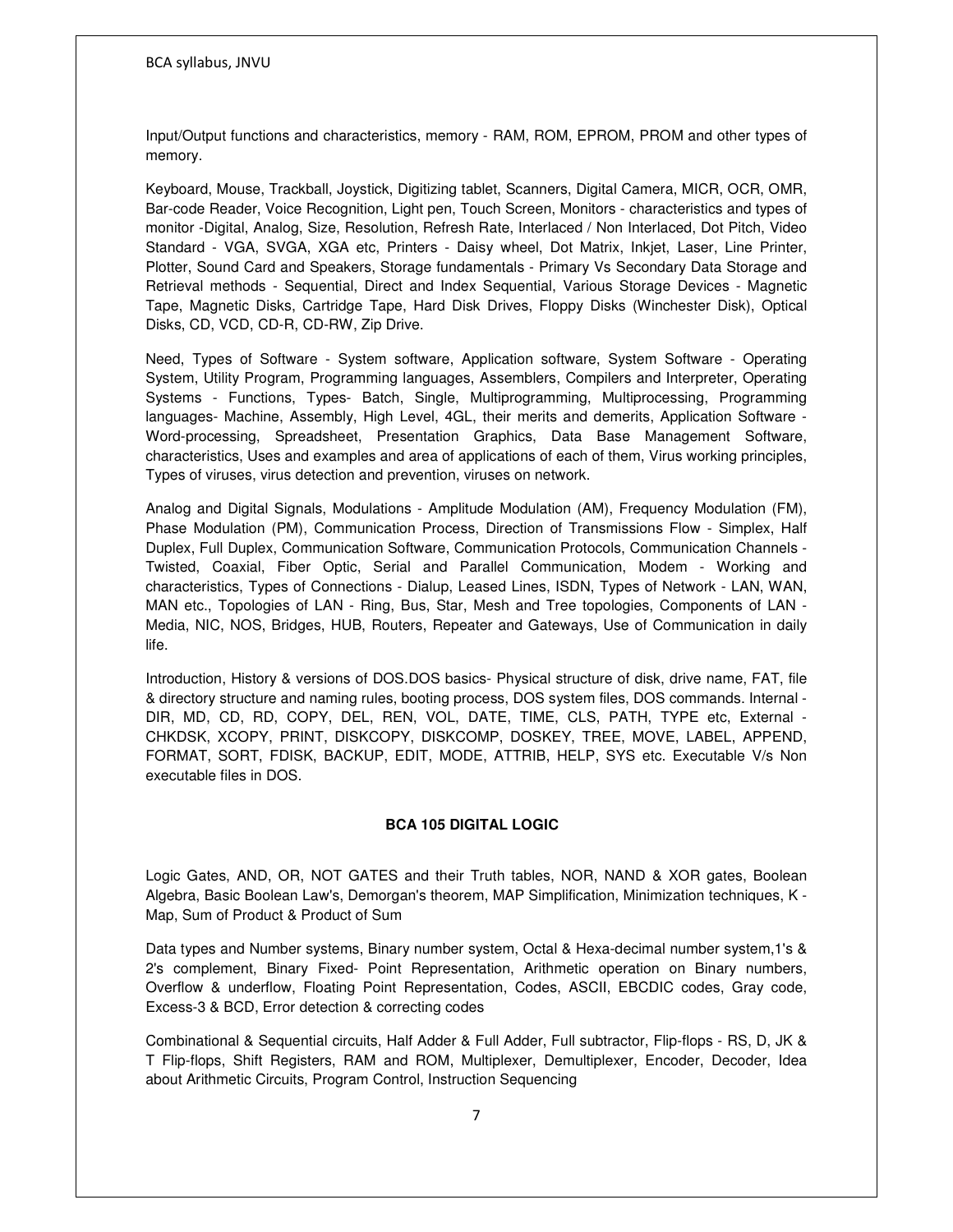I/O Interface, Properties of simple I/O devices and their controller, Isolated versus memory-mapped I/O, Modes of Data transfer, Synchronous & Asynchronous Data transfer, Handshaking, Asynchronous serial transfer, I/O Processor

Auxiliary memory, Magnetic Drum, Disk & Tape, Semi-conductor memories, Memory Hierarchy, Associative Memory, Virtual Memory, Address space & Memory Space, Address Mapping, Page table, Page Replacement, Cache Memory, Hit Ratio, Mapping Techniques, Writing into Cache

#### **BCA 106 ENVIRONMENTAL STUDIES**

The multidisciplinary nature of environmental studies, Definition, scope and importance. Need for public awareness.

Natural Resources

Renwel of non-renewable resources: Natural resources and associated problems.

a).Forest resources: Use and over-exploration, deforestation, mining and their effects on forest and tribal people.

b).Water resources: Use and over-utilization of surface and ground water, floods, drought, conflicts over water, benefits

and problems.

c).Mineral resources: Use and exploitation, environmental effects of extracting and using minerals resources.

d) Food resources: World food problem, changes caused by Agriculture and overgrazing, effects of modern agriculture, Fertilizer-pesticide problems.

e). Energy resources: Growing energy needs, renewable and non-renewable energy sources, use of alternate energy source.

f).Land resource: Land as a resource, land degradation, soil erosion and desertification.

Conservation of Natural Resources

Equitable use of resources for sustainable development.

Ecosystem

Concept of Ecosystem, structure and function of an ecosystem, Producers, consumers and decomposers. Energy flow in the ecosystem. Food Chains, food webs and ecological pyramids.Introduction types, characteristics features, structure and function of following ecosystems:

- a). Forest ecosystem
- b). Desert ecosystem
- c). Aquatic ecosystem (Ponds, streams, lakes, rivers, oceans, estuaries)

Biodiversity and its conservation: Introduction-Definition : genetic, species and ecosystem diversity. Value of biodiversity: consumptive use, productive use, social, ethical, aesthetic and opinion values.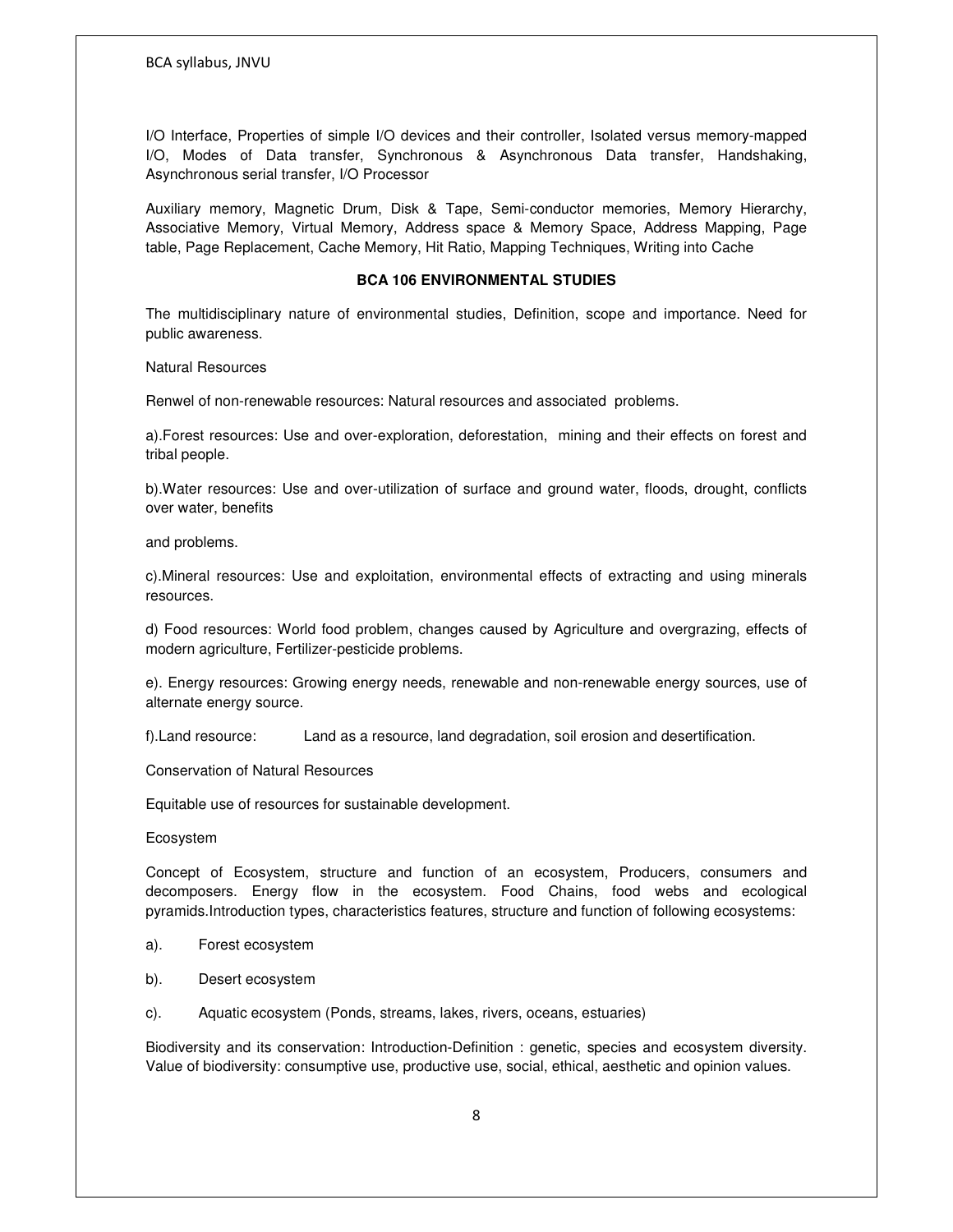Biodiversity at global, national and local levels. Threats to biodiversity: habitat loss, poaching of wildlife, man-wildlife conflicts. Important Endangered and endemic species of India.

Environmental Pollution: Definition, causes, effects and control measures of:

- a). Air Pollution
- b). Water Pollution
- c). Soil Pollution
- d). Noise Pollution
- e). Thermal Pollution
- f). Nuclear Hazards

Soil water Management: Causes, effects and control measures of urban and industrial wastes. Role of an individual in prevention of pollution. Role of NGOs.

#### **BCA 107 HTML LAB**

- 1. Design a simple HTML document using basic elements like:
- 2. <HTML>, <br/>>body>, <head>, <title>, <br>><hr>.</a>.
- 3. Design a HTML document which show the use of following Text formatting tag:
- 4. center, sup, em, ins, sub, font, h1 to h6.
- 5. Design a HTML document to demonstrate all computer output tag:
- 6. code, kbd, samp, tt, var, pre, listing, xmp.
- 7. Design a HTML document which demonstrate the use of following tag: abbr, acronym, address, bdo, blockquote, q.
- 8. Apply these character entities in your HTML document:
- 9. Non-breaking space
	- a. <
	- b. >
	- c. "
	- d. &
	- $\mathsf{e}$ .
- 10. Demonstrate how to create a link in an HTML document.
- 11. Demonstrate how to use an image as a link in HTML document.
- 12. Demonstrate how to link to another page by opening a new window…
- 13. Demonstrate how to use a link to jump to another part of same document.
- 14. Demonstrate how to make a vertical and horizontal frameset with three different documents.
- 15. Design a HTML document which does not allow a user to resize frame.
- 16. Demonstrate how to make a navigation frame. This navigation frame contains a list of links with the second frame as the target.
- 17. Design a HTML document which shows how to jump to a specified section in a frame.
- 18. Design a HTML document having
- 19. Colored background table.
- 20. Table having image in background.
- 21. Colored background cell.
- 22. Table having image in only one cell.
- 23. Demonstrate how to use the "frame" attribute (with values like: box, void, above, below, hside, vside, lhs, rhs) and border attribute to control the borders around the table.

#### **BCA 108 C PROGRAMMING LAB**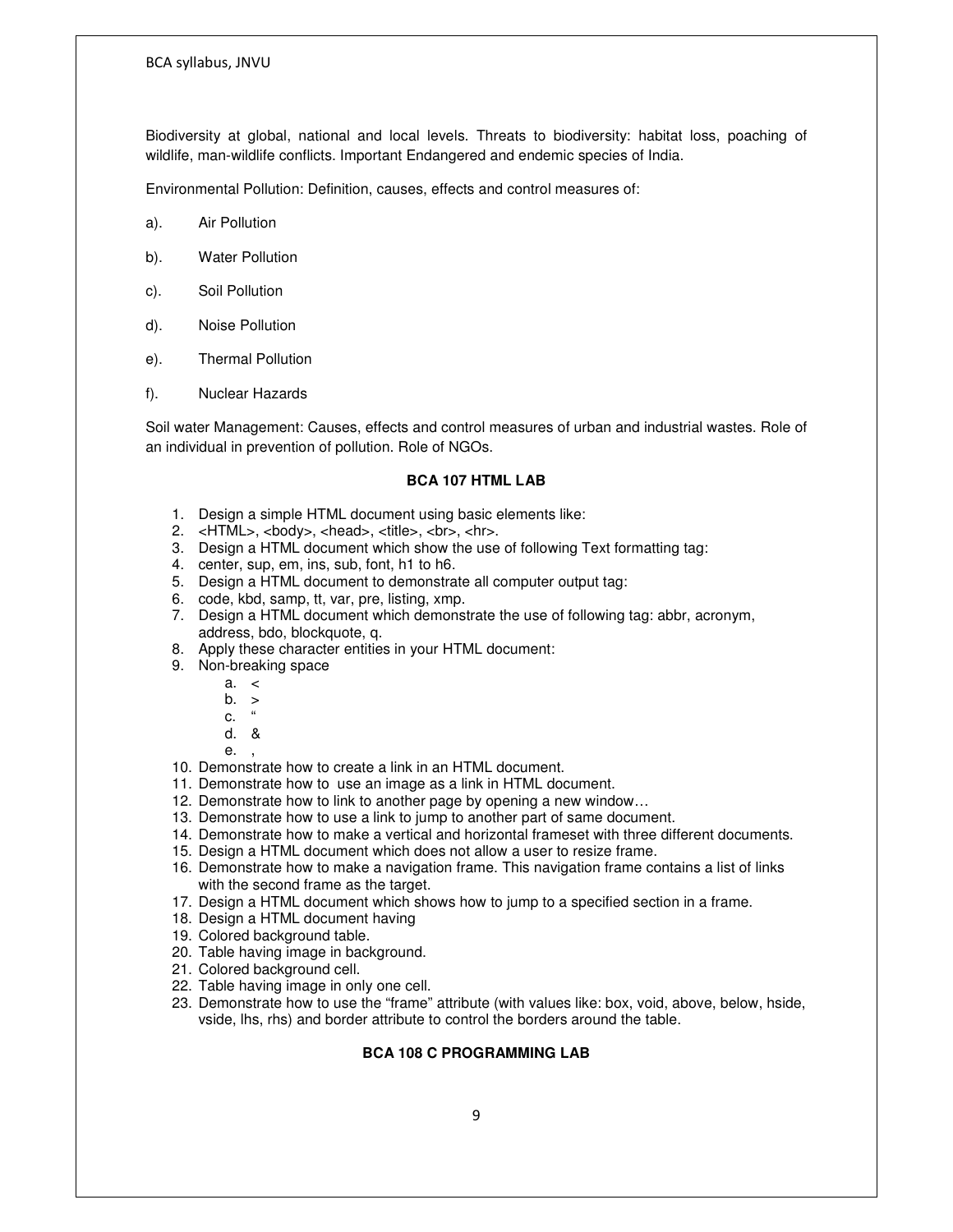- 1. Write a program to show the use of arithmetic operations and library functions in evaluating expressions.
- 2. Write a program to show the use of Input Output statement.
- 3. Write a program to show the use of if else statement.
- 4. Write a program to show the use of switch statement.
- 5. Write a program to show the use of one dimensional and multi dimensional arrays.
- 6. Write a program to show the use of while statement.
- 7. Write a program to show the use of Do while statement.
- 8. Write a program to show the use of for statement.
- 9. Write a program to show the use of functions.
- 10. Write a program to show the use of recursion.
- 11. Write a program to define and use a structure.
- 12. Write a program to manipulate strings.

## **BCA 109 MS OFFICE LAB**

- 1. Write a paragraph in MS-Word and show the use of various tools.
- 2. Write an application & copy it to another document and differentiate between paste and paste special.
- 3. How to Insert a picture or chart in a document and reference it to another document?
- 4. Write a paragraph in MS-Word of 12 lines and Explain these Formatting tools:-
- 5. Columns.
- 6. Drop cap.
- 7. Paragraph.
- 8. Alignment.
- 9. Bullet and Numbering.
- 10. Tab Setting.
- 11. What is mail merge? How to use this facility? Describe it Step by Step.
- 12. Create a Student Table( Rno, Name, Fname, Class, Address, Phone and insert 5 records in it.
- 13. To study various charts and their implementations using a marksheet of 10 students.
- 14. Create a salary statement of an organization of 10 employees using if condition ( S.no. , Name, Designation, Basic, Da, Hra, total, net salary)
- 15. What is a pivot table? How to create and use a pivot table?
- 16. Create a power point presentation to present your institution detail, create at least 7 slides with different animation effect.
- 17. Create a power point presentation on "destination India" using images from clipart.
- 18. Create a power point presentation on "youth icon of India" and show the following
- 19. Custom Animation.
- 20. Compare and Merge Presentations.
- 21. Slide Design.
- 22. Cascade.

## **BCA 110 DIGITAL ELECTRONICS LAB**

- 1. Verify various logic gates : NOT, AND, OR, NAND, NOR, XOR AND XNOR
- 2. Verify various Boolean Laws
- 3. Verify NAND gate as Universal Gate
- 4. Verify NOR gate as Universal Gate
- 5. Realize Half Adder and Half-Subtractor Circuit.
- 6. Realize Full Adder and Full-Subtractor Circuit.
- 7. Realize BCD to Seven segment Decoder
- 8. Realize RS Flip flops using NAND and NOR gates.
- 9. Realize D flip flops using NOR and NAND gates.
- 10. Realize JK Flip Flop using gates.
- 11. Realize JK Flip Flop using IC.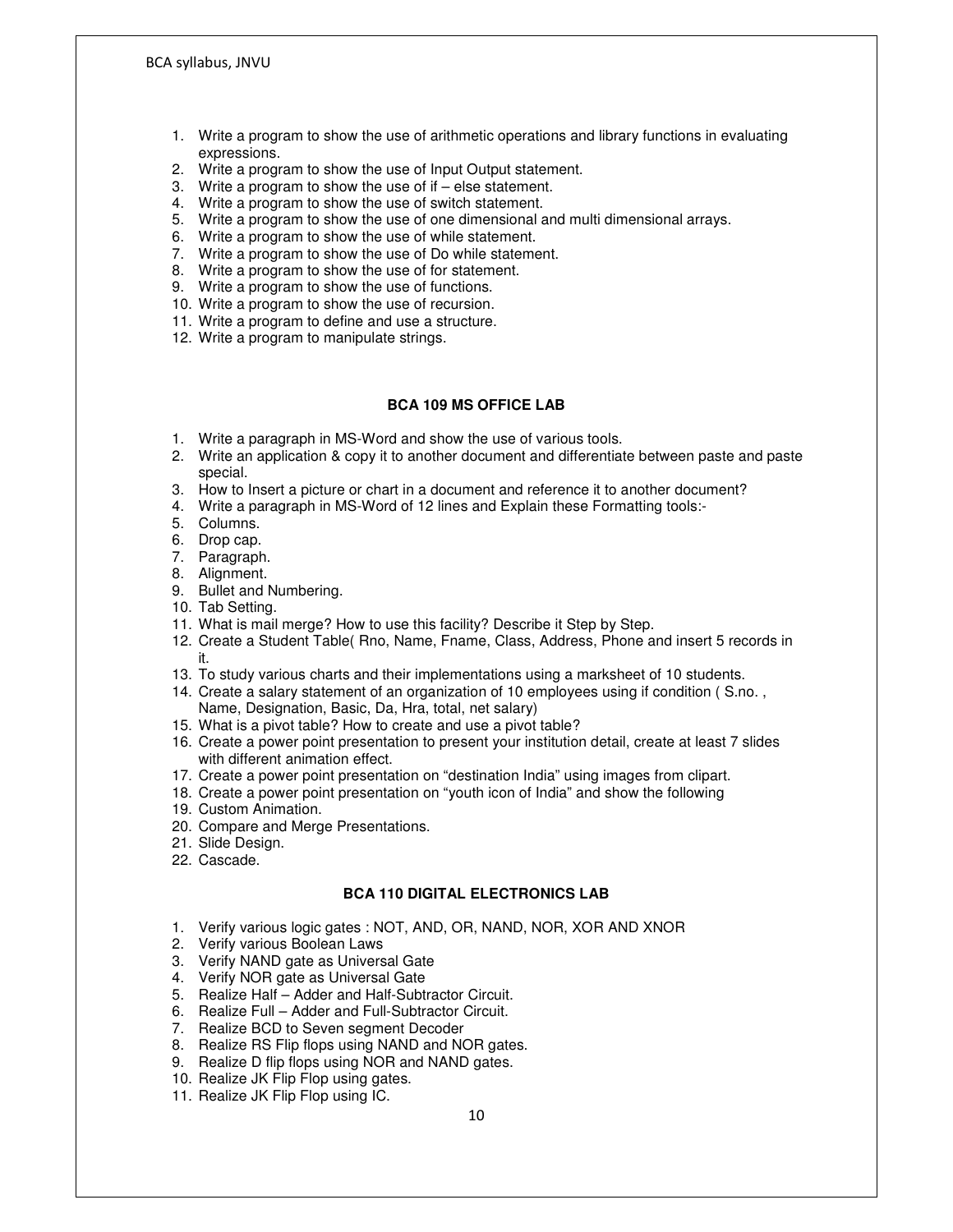- 12. Realize 3 bit ripple up counter
- 13. Realize 3 bit ripple down counter
- 14. Realize mod-5 counter
- 15. Realize mod-10 counter

# **BCA SECOND YEAR SESSION-2014-2015**

# **BCA 201 OPERATING SYSTEMS**

Definitions, functions and types of operating system, System components, Operating system Services, System Calls, System programs, System structure.

Process Concepts, process state & process control block, Process Scheduling, Scheduling Criteria, Scheduling Algorithms, Multiple-Processor Scheduling Real-Time Scheduling, Threads, Threads in Linux.

Critical Section Problem , Semaphores, Classical Problem Of Synchronization, , Deadlock Characterizations, Method for Handling Deadlocks, Deadlock Prevention, Deadlock Avoidance, Deadlock Detection, Recovery from Deadlock, Process Scheduling in Linux.

Logical versus physical address space, Swapping, Contiguous Allocating, Paging, Segmentation, Virtual Memory, Demand Paging, Performance of Demand Paging, Page Replacement, Page Replacement Algorithms, Memory Management in Linux.

Disk Scheduling, Disk Management, Swap Space Management, Disk reliability, Stable Storage Implementation. File Concepts Directory structure, Protection, File system in Linux

# **BCA 202 DATA STRUCTURES AND ALGORITHMS**

Elementary data Structures: Arrays and Records, STACKS: Definition, implementation, operations on stack, application of stacks, evaluation of arithmetic expression and recursion, Prefix fix and post fix notations, evaluation of post fix expression using stacks.

Queues: Queue data structure, implementation, operations on queues, Circular queue.

Linked lists: Singly linked list, Ordered list, Inserting and deleting element from ordered lists, Circularly linked list, Doubly linked list, Application of linked list: Implementations stack and queue using linked lists.

Trees: Concepts and terminology, Binary tree, Linear and linked representation of binary tree, Operation on a tree, Tree traversal, Inorder, Preorder and post order traversal.

Graphs: Representation, Adjacency matrix, Graph traversal, Breadth first search and Depth first search traversal.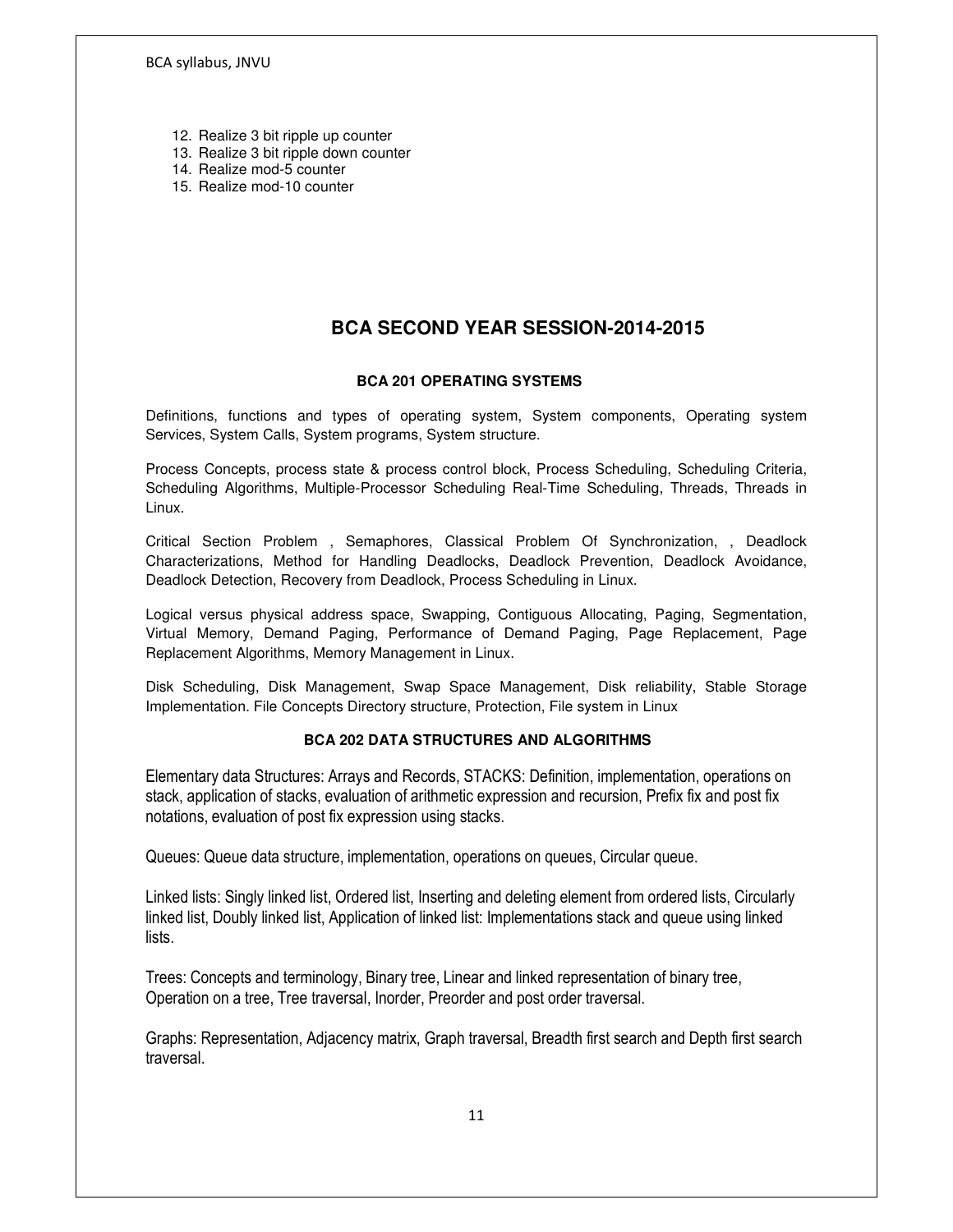Searching and Sorting: Sequential searching, binary searching, Hashing, Hashing methods, Internal and external sorting, Selection, Insertion, Bubble and quick sort algorithms.

# **BCA 203 OBJECT ORIENTED PROGRAMMING WITH C++**

Principles of OOP, data hiding, encapsulation, inheritance, polymorphism, overloading. C++: Token, keywords, basic, user defined and derived data types, variables, dynamic initialization of variables, reference variables, operators, control structures.

Functions, function overloading, classes and objects, friendly functions, construcutors and destructors : operator, overloading, rules of overloading operators.

Inheritance, single, multilevel, multiple, hierarchical, hybrid inheritance, pointers, virtual functions, polymorphism and working with files. Templates, Naming space.

Objects and interfaces, overloaded methods, static method, constructors, references, class inheritance, null, thin and super variable, encapsulation, access modifiers, interfaces, packages, strings and characters, files and streams, sequential access files, random access files.

Data structures, linked lists, stacks, queues, trees, dynamic memory allocation. Exception handling, throwing, catching and rethrowing and exception, exceptions and inheritance.

## **BCA 204 COMPUTER SYSTEM ARCHITECTURE**

Micro operations: Bus transfer, Memory transfer, Arithmetic and logic micro-operations, Control functions, Instruction codes: Computer instructions, Timing and control,instruction cycles, I/O and interrupt.

I/O Architecture: I/O devices and their controllers, Hex keyboard, LED Display, VDU, Floppy disk drive, Transfer of information between I/O devices, CPU and memory, Elementary concept of I/O mapped and memory mapped I/O, Direct memory Access.

CPU Organization: Data bus and address bus, ALU, Instruction formats, Addressing modes-Direct, indirect, Immediate, Indexed and relative. Addressing formats one, two and three addresses.

Microprocessor: Organization of 8085 microprocessor, Instruction set of 8085, Mnemonics and operation codes of data transfer group, Arithmetic group, Logic group, Branches group and stack, I/O and Machine control group, Assembly language, Assembler, Simple programs in assembly language.

#### **BCA 205 DATABASE SYSTEM CONCEPTS**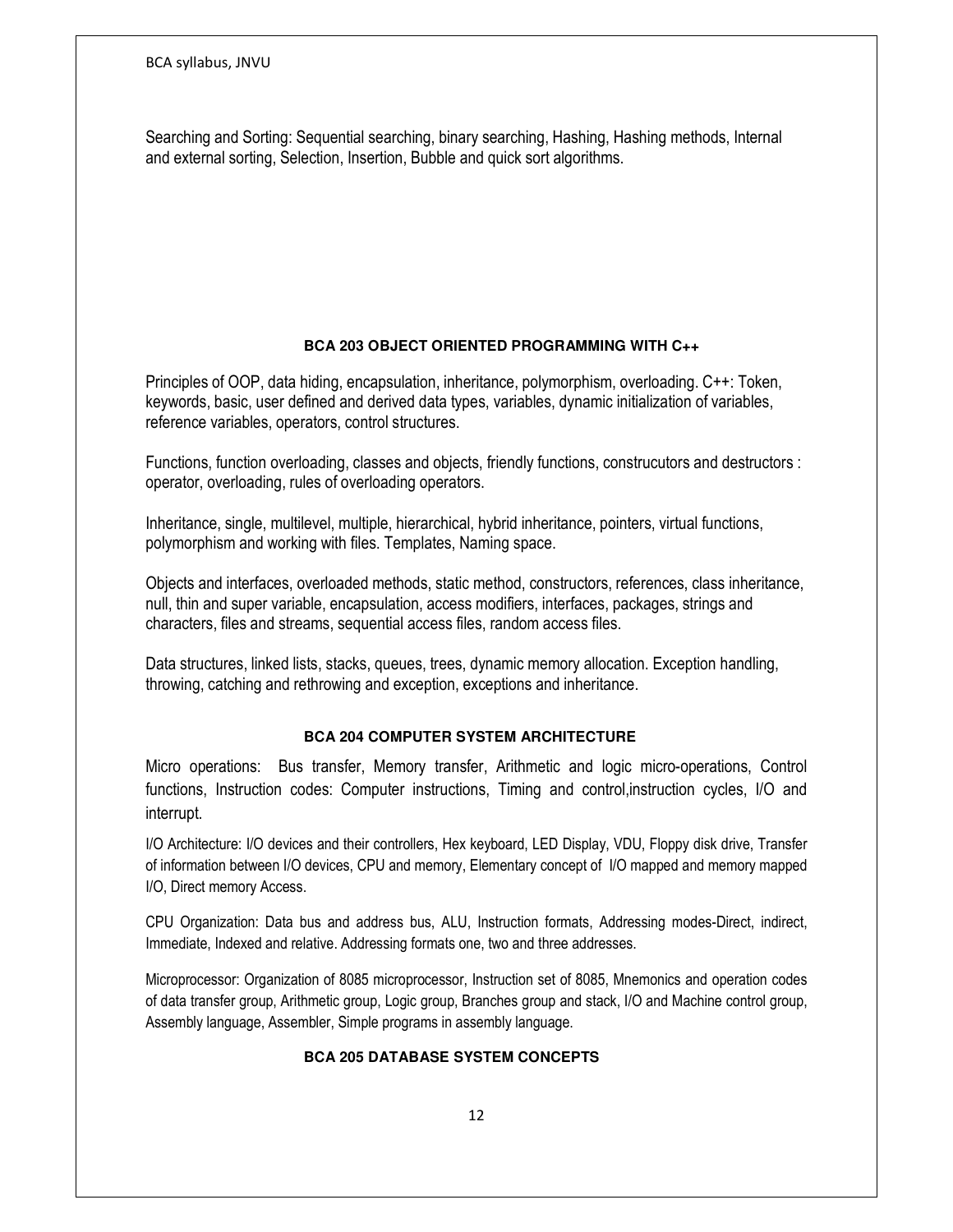Purpose of the data base system, data abstraction, data model, data independence, data definition language, data manipulation language, data base manager, data base administrator, data base users, overall structure.

ER Models, entities, mapping constrains, keys, E-R diagram, reduction E-R diagrams to tables, generatio, aggregation, design of an E-R data base scheme.

Oracle RDBMS, architecture, kernel, system global area (SGA), data base writer, log writer, process monitor, archiver, database files, control files, redo log files, oracle utilities. SQL: commands and data types, data definition language commands, data manipulation commands, data query language commands, transaction language control commands, data control language commands.

Joins, equi-joins, non-equi-joins, self joins, other joins, aggregate functions, math functions, string functions, group by clause, data function and concepts of null values, sub-querries, views.

PL/SQL, basics of pl/sql, data types, control structures, database access with PL/SQL, data base connections, transaction management, data base locking, cursor management.

# **BCA 206 VISUAL PROGRAMMING**

Introduction to .NET, .NET Framework features & architecture, CLR, Common Type System, MSIL, Assemblies and class libraries. Introduction to visual studio, Project basics, types of project in .Net, IDE of VB.NET- Menu bar, Toolbar, Solution Explorer, Toolbox, Properties Window, Form Designer, Output Window, Object Browser.

The environment: Editor tab, format tab, general tab, docking tab. visual development & event drive Programming -Methods and events.

The VB.NET Language- Variables -Declaring variables, Data Type of variables, Forcing variables declarations, Scope & lifetime of a variable, Constants, Arrays, types of array, control array, Collections, Subroutines, Functions, Passing variable Number of Argument Optional Argument, Returning value from function,Control flow statements: conditional statement, loop statement. Msgbox & Inputbox.

Working with Forms : Loading, showing and hiding forms, controlling One form within another. GUI Programming with Windows Form: Textbox, Label, Button, Listbox, Combobox, Checkbox, PictureBox, RadioButton, Panel, scroll bar, Timer, ListView, TreeView, toolbar, StatusBar.There Properties, Methods and events. OpenFileDilog, SaveFileDialog, FontDialog, ColorDialog, PrintDialog. Link Label.

Designing menues : ContextMenu, access & shorcut keys.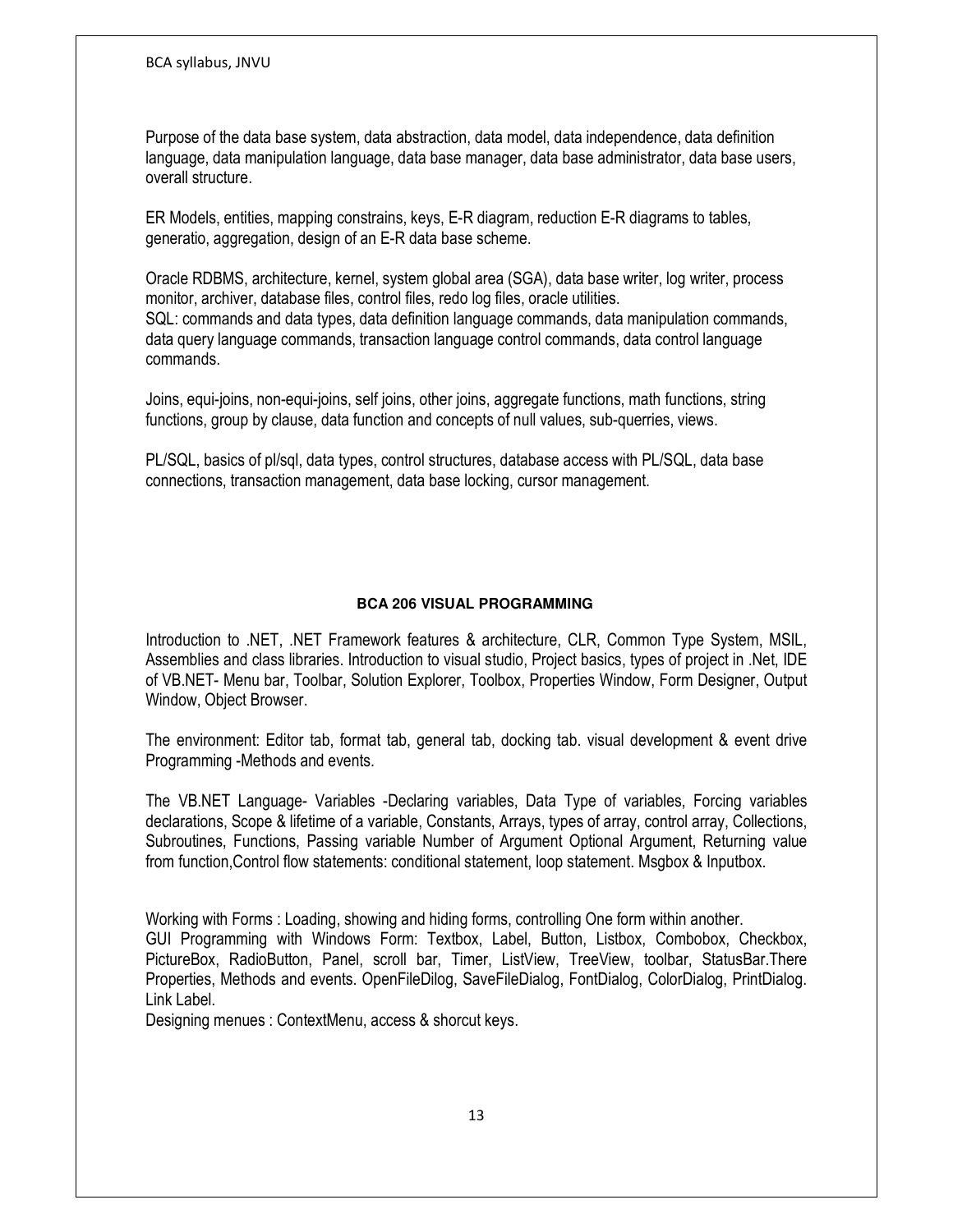Database programming with ADO.NET – Overview of ADO, from ADO to ADO.NET, Accessing Data using Server Explorer. Creating Connection, Command, Data Adapter and Data Set with OLEDB and SQLDB. Display Data on data bound controls, display data on data grid. Generate Reports Using CrystalReportViwer

# **BCA 207 VB .NET LAB**

1.Design a form in vb.net using the following controls

- 3 TextBoxes
- 4 Buttons

## **Task to be performed**

- Change the text of the buttons as
- $\bullet$  Button1"+"
- Button2 "-"
- Button3 "\*"
- Button4 "/"
- input values on textbox1 and textbox2 and display the result on textbox3 according to the type of the button clicked.
- 2. Using the above form Display the result on textbox3 when any changes made on Textbox1 and Textbox2.<br>3. Design a simp
- Design a simple Text Editor in vb.net to implement find and replace operation.
- 4. Design 2 ListBoxes on a Form

# **Task to be performed**

- Add at least 5 Items on Listbox1
- Display the selected item on the Textbox
- Remove selected item from the ListBox1
- Move selected item of ListBox1 into ListBox2
- 5. Design a form using 1 ListBox and 1 textBox

# **Task to be performed**

- Add 5 items on ListBox
- Highlight the item of the ListBox , if typed character/s on TextBox1 is matched with the character/s of the ListBox.
- 6. Design MDI (Multiple Document Interface) Form in vb.net that consists of MenuBar and ToolBar.
- 7. Create a basic text editor that enables user to open the selected text file on TextBox.
- **Hint.** Use OpenFileDialog control
- 8. Design a form using checkboxes and radiobuttons

## **Task to be performed**

- Display the text of selected checked boxes and RadioButton
- 9. Create a digital clock using timer and label controls
- 10. Design a form using TextBox and Horizontal Scroll Bar. Change the background colour of the textbox as the Horizontal Scroll Bar is Scrolled
- 11. Create a database **"employee.mdb"** in ms-access.
	- Create a table emp whose fieilds are as follows
	- EmpId
	- EmpName
	- Emp\_Dept
	- Emp\_salary

# **Task to be performed**

• Establish the connection to employee.mdb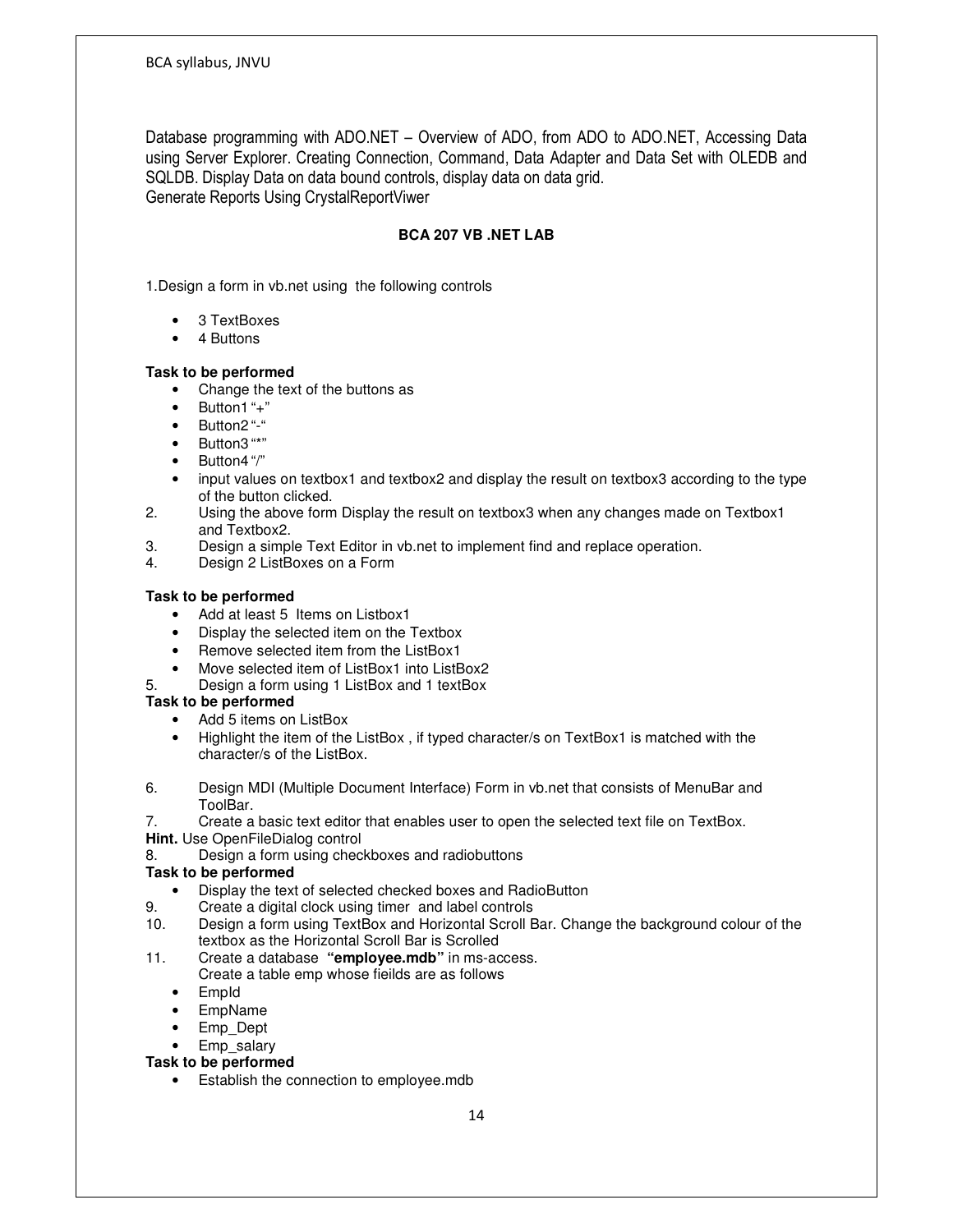- Display the first record of emp on TextBoxes used on form.
- Display all the records on DataGridView control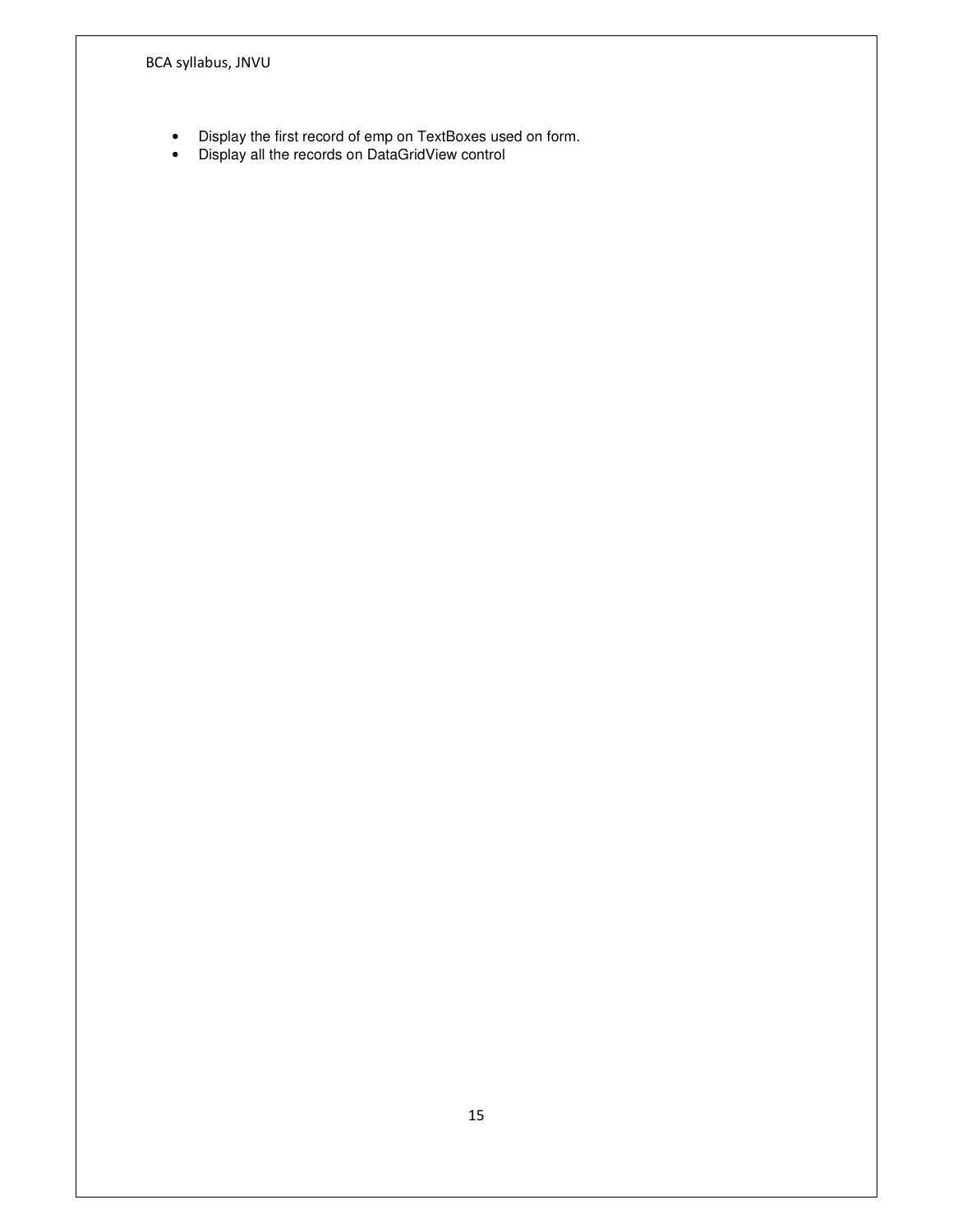#### **BCA 208 ORACLE SQL LAB**

- 1. Display all the employees' details that belong to department 10.
- 2. Display employees name along with their Salary who are MANAGER.
- 3. Display the employees who are getting Salary between 12000 and 25000.
- 4. Display the annual Salary of employees of dept. 30.
- 5. Display employees that are CLERK and managed by 7698.
- 6. Display employees of department 10 and 20.
- 7. Display employees that are not managers.
- 8. Display employees whose name begins with Character 'R'.
- 9. Display employees that are analyst but getting salary greater than 10000.
- 10. Display employees those are not getting any commission.
- 11. Display all the employees name along with their jobs.
- 12. Display all the employees having 'A' in their names.
- 13. Display all the employees having T and 'R' in their names.
- 14. Display employees that are not there in department 30.
- 15. Display Department located in 'xxx'.
- 16. Display all the employees who are not 'SALESMAN' or 'CLERK'.
- 17. Display all the employees Names in lowercase.
- 18. Display all employees name with their length.
- 19. Display all the employees who are not MANAGERS.
- 20. Write a query to calculate the length of time any employee has been with the company.
- 21. List the employee name and salary increased by 15% and expressed as a whole number.
- 22. List all the employees who joined after '01-jan-2000' and before 18-aug-2005.
- 23. Display the difference between Highest and the lowest salary for each department.
- 24. List all jobs for MANAGER and difference between Average and maximum salary.
- 25. Display Minimum and Maximum salary for each job type.
- 26. Display employees who earn more than lowest salary of department 30.
- 27. Display all the employees who do not manage anyone.
- 28. Find all the employees who have the same job as 'RAM'.
- 29. List the average salary for each department. Then find out the employees who are getting more than that average salary.
- 30. Display all the employees who working in same department on same post where SMITH is working.
- 31. Write a PL/SQL block to raise the salary of all managers by 2000 and 1200 for all clerks.
- 32. Write a PL/SQL block to Demonstrate Trigger.
- 33. Write a PL/SQL block to Demonstrate Cursor.

#### **BCA 209 PROGRAMMING C++ LAB**

- 1. Create three overloaded function named area for calculating area of circle, triangle, with two arguments, triangle with three arguments.
- 2. Write a program that swaps two nos using call by reference.
- 3. Create a matrix class with following functions.
- 4. create matrix dynamically.
- 5. Print matrix.
- 6. Addition.
- 7. Multiplication
- 8. Check matrix is unit matrix or not.
- 9. Create employee class with four constructors including copy constructor.
- 10. Write a program that clearly shows use of static member and static function.
- 11. create string class with following
- 12. function that creates string dynamically.
- 13. Three overloads constructors.
- 14. Functions to join, copy, compare two strings.
- 15. Overload following operators for matrix class.

 $+ =$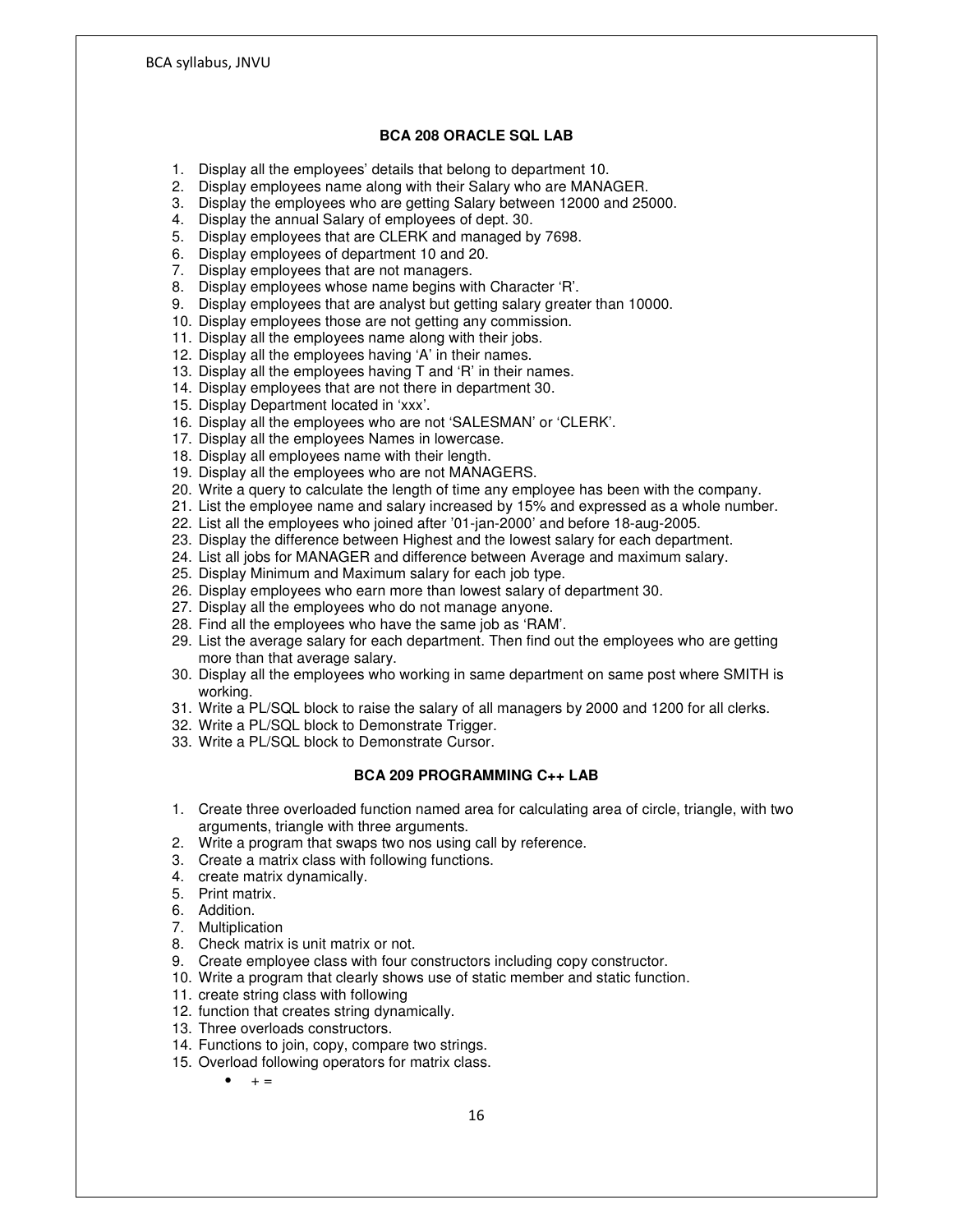- $=$
- + +
- $\bullet$  ~
- –(unary minus).
- 16. Write a program to implement hybrid inheritance.
- 17. Implement link list in  $c + +$  with following functions.
- 18. create liked-list.
- 19. Insertion after and before a particular node.
- 20. Delete a particular node.
- 21. Print
- 22. Reverse linked-list.
- 23. Implement stack and make PUSH and POP function of STACK.

#### **BCA 210 8085 MICROPROCESSOR LAB**

- 1. Write a program to find the Sum of a series of 8 bit numbers.
- 2. write a program to find the sum of two 16 bit numbers.
- 3. write a program to find 2's complements of 16 bit numbers.
- 4. write a program to mask off least/ most significant 4 bit of an 8 bit no.
- 5. write a program to find the smallest of the series of 8 bit numbers.
- 6. write a program to find the largest of the series of 8 bit numbers.
- 7. write a program to to arrange a series of 8 bit numbers into ascending order/ descending order.
- 8. write a program to find the product of 8 bit \* 8 bit numbers.
- 9. write a program to divide an 8 bit number by an bit number.
- 10. write a program to find square root of a perfect / imperfect 8 bit number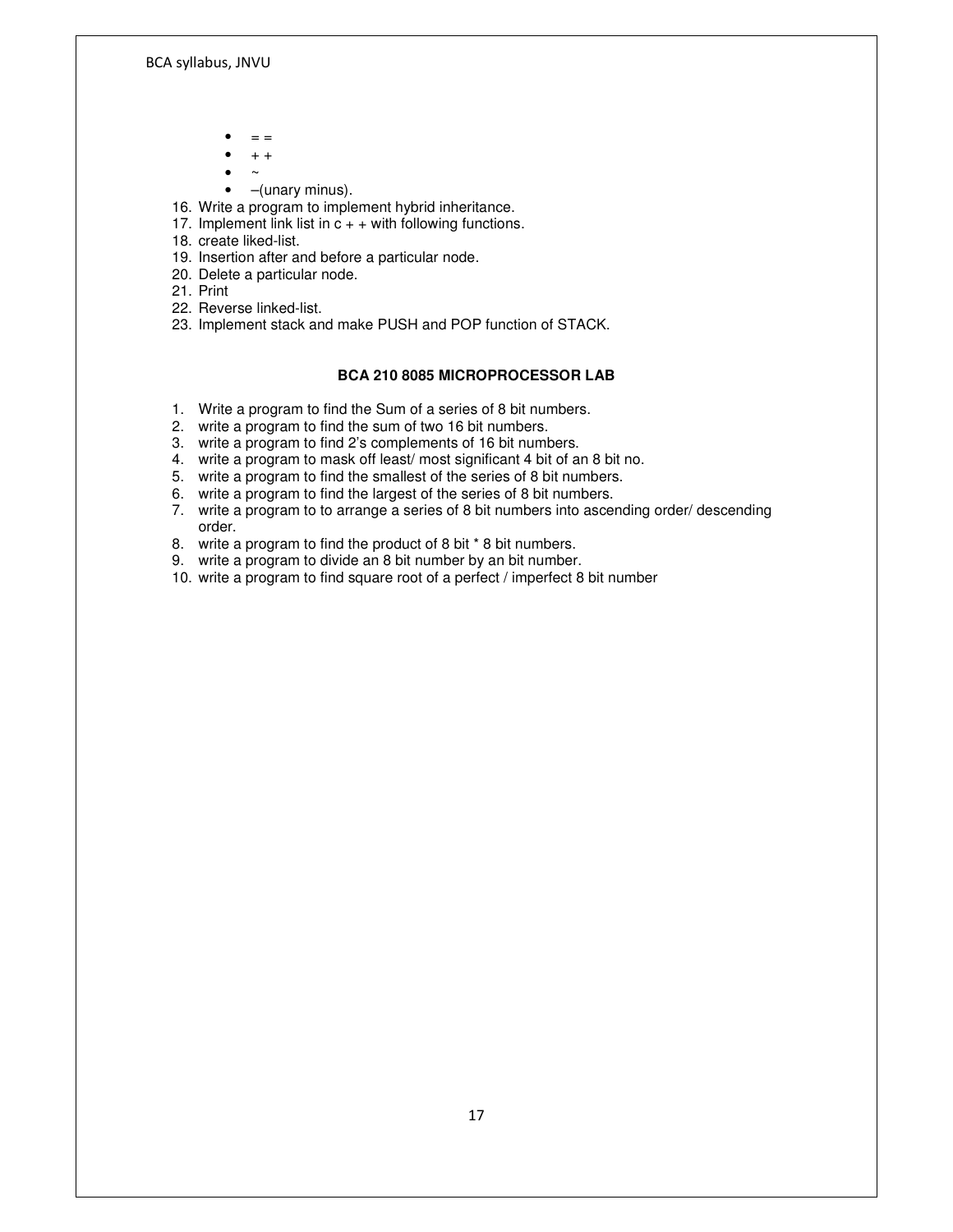# **BCA THIRD YEAR SESSION-2015-2016**

## **BCA 301 JAVA PROGRAMMING**

C++ Vs JAVA, JAVA and Internet and WWW, JAVA support systems, JAVA environment. JAVA program structure, Tokens, Statements, JAVA virtual machine, Constant & Variables, Data Types, Declaration of Variables, Scope of Variables, Symbolic Constants, Type Casting.

Operators : Arithmetic, Relational, Logical Assignments, Increment and Decrement, Conditional, Bitwise, Special, Expressions & its evaluation.

If statement, if…else… statement, Nesting of if…else… statements, else…if Ladder, Switch, ? operators, Loops – While, Do, For, Jumps in Loops, Labelled Loops.

Defining a Class, Adding Variables and Methods, Creating Objects, Accessing Class Members, Constructors, Methods Overloading, Static Members, Nesting of Methods.

Inheritance: Extending a Class, Overriding Methods, Final Variables and Methods, Final Classes, Finalize Methods, Abstract methods and Classes, Visibility Control.

Arrays: One Dimensional & two Dimensional, strings, Vectors, wrapper Classes, Defining Interface Extending Interface, Implementing Interface, Accessing Interface Variable, System Packages, Using System Package, Adding a Class to a Package, Hiding Classes.

Creating Threads, Extending the Threads Class, Stopping and Blocking a Thread, Life Cycle of a Thread, Using Thread Methods, Thread Exceptions, Thread Priority, Synchronization, Implementing the Runnable Interface.

Local and Remote Applets Vs Applications, Writing Applets, Applets Life Cycle, Creating an Executable Applet, Designing a Web Page, Applet Tag, Adding Applet to HTML File, Running the Applet, Passing Parameters to Applets, Aligning the Display, HTML Tags & Applets, Getting Input from the User.

## **BCA 302 MULTIMEDIA TOOLS**

Multimedia: Needs and areas of use, Development platforms for multimedia – DOS, Windows, Linux. Identifying Multimedia elements – Text, Images, Sound, Animation and Video, Making simple multimedia with PowerPoint. Text – Concepts of plain & formatted text, RTF & HTML texts, using common text preparation tools, Conversion to and from of various text formats, using standard software, Object Linking and Embedding concept, Basics of font design, overview of some fonts editing and designing tools, Understanding & using various text effects.

Images – importance of graphics in multimedia, Vector and Raster graphics, image capturing methods – scanner, digital camera etc. various attributes of Images – size, color, depth etc, Various Image file format – BMP, DIB, EPS, CIF, PEX, PIC, JPG, TGA, PNG and TIF format – their features and limitations, graphic file formats conversions, processing images with common software tools such as Photoshop, Paint Shop pro, Corel draw etc..

Sound: Sound and it Attributes, Mono V/s Stereo sound, Sound channels, Sound and its effect in multimedia, Analog V/s Digital sound, Basics of digital sounds-Sampling, Frequency, Sound Depth, Channels, Sound on PC, Sound standards on PC, Capturing and Editing sound on PC, Overview and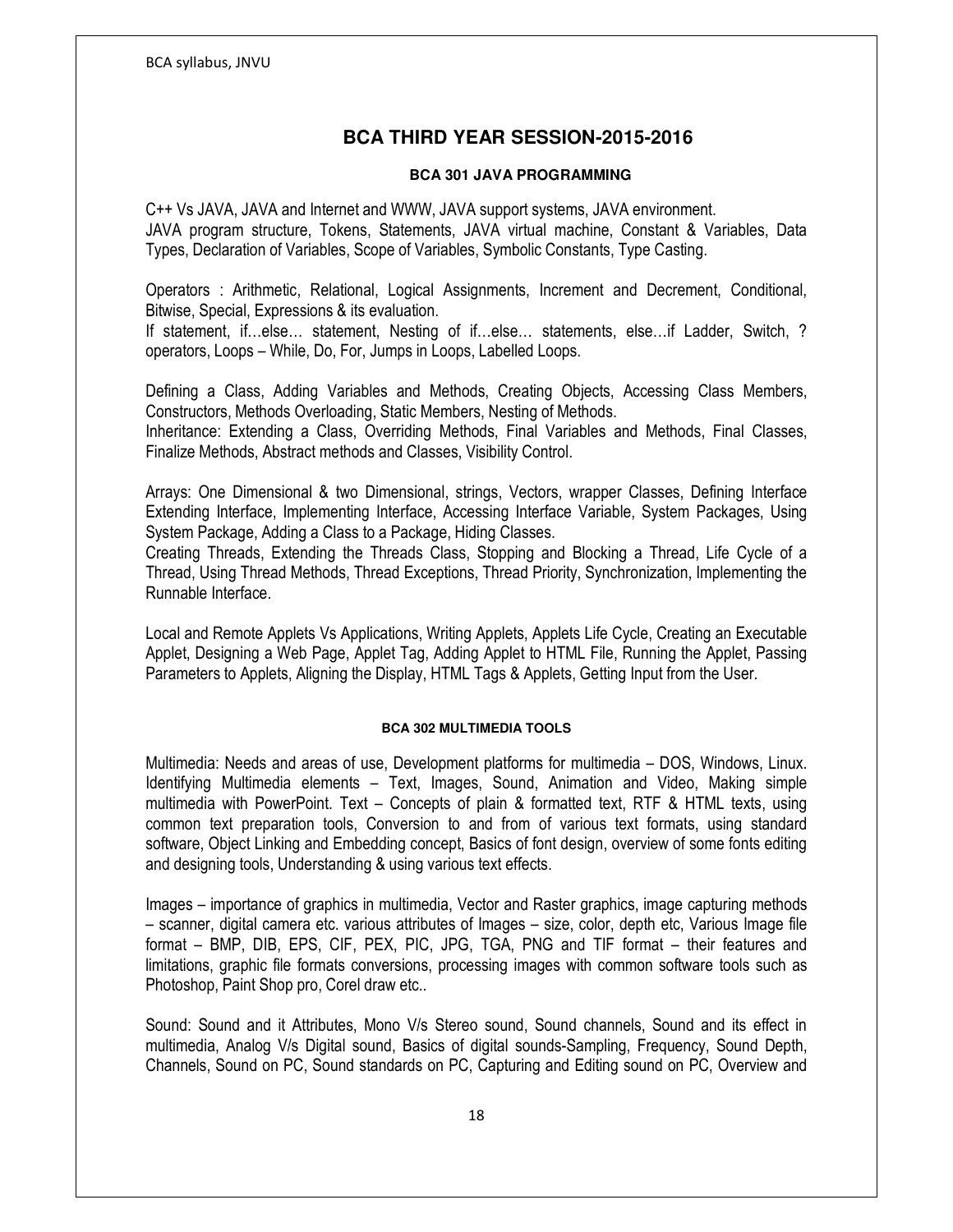using some sound recording, editing software. Overview of various sound file formats on PC – WAV, MP3, MP4, Ogg Vorbose etc.

Animation: Basics of animation, Principle and use of animation in multimedia, Effect of resolutions, pixel depth, Images size on quality and storage. Overview of 2-D and 3-D animation techniques and software- animation pro, 3D studio & Paint Shop pro animator.

Animation on the Web – features and limitations, creating simple animations for the Web using GIF Animator and Flash.

Video: Basics of Video – Analog and Digital Video, How to use video on PC. Introduction to graphics accelerator cards, DirectX Introduction to AV/DV and IEEE1394 cards , Digitization of analog video to digital video, Interlacing and non-interlacing, Brief note on various video standards – NTSC, PAL, SECAM, HDTV, Introduction to video capturing Media & instrument – Videodisk, DVCAM, Camcorder, Introduction to digital video compression techniques and various file formats – AVI, MPEG, MOVE Real Video.

Multimedia on the Web: Bandwidth relationship, broadband technologies, Text in the web – Dynamic and embedded font technology, Audio on the Web – Real Audio and MP3/MP4, Audio support in HTML, Graphics – HTML safe color palate, Interlaced V/s Non interlaced model, Graphics support in HTML, Image Map, Video on the Web – Streaming video, Real Video, MPEG and SMIL, Virtual Reality on the Web.

# BCA 303 COMPUTER NETWORKS

Principles o Data Communication: General features and tasks of a communication system, The need for modulation, theory of amplitude modulation, general principles of frequency modulation and phase modulation, Evolution of computer networks, elements of LAN, WAN, MAN

Networking Architecture: ISO-OSI, IBM SNA architecture, their functions and implementation. Concepts of circuit switching, packet switching and network switching. Introduction to serial communication standards and parallel communication interfacing.

Data communication concepts: Types of signals encoding and decoding techniques, signal bandwidth requirements, signal formats used in LAN., switching and broadcast techniques, modulation, multiplexing, switching, network protocols.

Error detection and correcting codes: Hamming codes, parity generation and detection, single error detection and correction, double correction codes. CRC Transmission media, twisted pair, coaxial cable, optical fibre.

LAN topologies: STAR, BUS and RING network LAN access techniques: ALOHA, CSMA, token ring and token bus. Issues related with network reliability and security.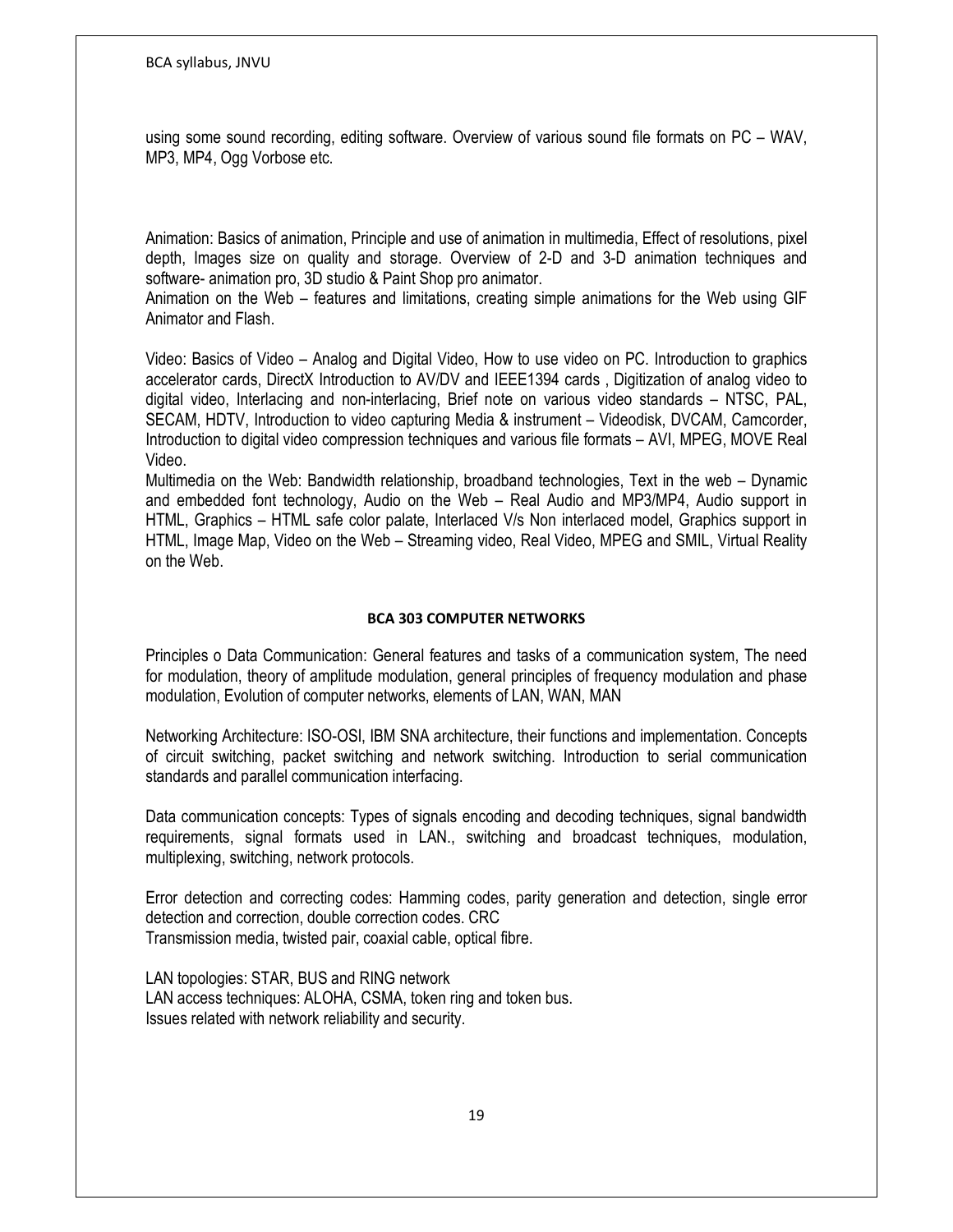## BCA 304 WEB TECHNOLOGY

Overview of ASP.NET framework, Understanding ASP.NET Controls, ApplicationsWeb servers, installation of WS.Web forms, web form controls -server controls, client controls, web forms& HTML, Adding controls to a web form ,Buttons, Text Box, Labels,Checkbox, Radio Buttons, List Box, etc. Running a web Application, creating a multiform web project.

Form Validation: Client side validation, server Side validation, Validation Controls: Required Field Comparison Range. Calendar control, Ad rotator Control, Internet Explorer Control.State management-View state, Session state, Application state.

Architecture of ADO.NET, Connected and Disconnected Database, Create Connection using ADO.NET Object Model, Connection Class, Command Class, Data Adapter Class, Dataset Class. Display data on data bound Controls and Data Grid. Database Accessing on web applications: Data Binding concept with web, creating data grid, inding standard web server controls. Display data on web form using Data bound controls.

Writing datasets to XML, Reading datasets with XML. Web services: Introduction, Remote method call using XML, SOAP, web service description language, building & consuming a web service, Web Application deployment.

Overview of C#, C# and .NET, similarities & differences from JAVA, Structure of C# program.Language features: Type system, boxing and unboxing, flow controls, Classes, interfaces, Serialization, Delegates, Reflection.

# BCA 305 SYSTEM ANALYSIS AND DESIGN

System Concept: Definition, Characteristics, Elements of system, Physical and abstract system, open and closed system, man-made information systems.

System Development Life Cycle: Various phases of system development, Considerations for system planning and control for system success.

System Planning: Base for planning a system, Dimensions of Planning.

Initial Investigation: Determining users requirements and analysis, fact finding process and techniques. Feasibility study: Determination of feasibility study, Technical, Operational & Economic Feasibilities, System performance constraints, and identification of system objectives, feasibility report. Cost/Benefit Analysis: Data analysis, cost and benefit analysis of a new system. Categories determination and system proposal.

Tools of structured Analysis: Logical and Physical models, context, diagram, data dictionary, data diagram, form driven methodology, IPO and HIPO charts, Gantt charts, system model, pseudo codes, Flow charts- system flow chart, run flow charts etc., decision tree, decision tables, data validation, Input/ Output and Form Design: Input and output form design methodologies, menu, screen design, layout consideration.

Management standards – Systems analysis standards, Prgramming standards, Operating standards.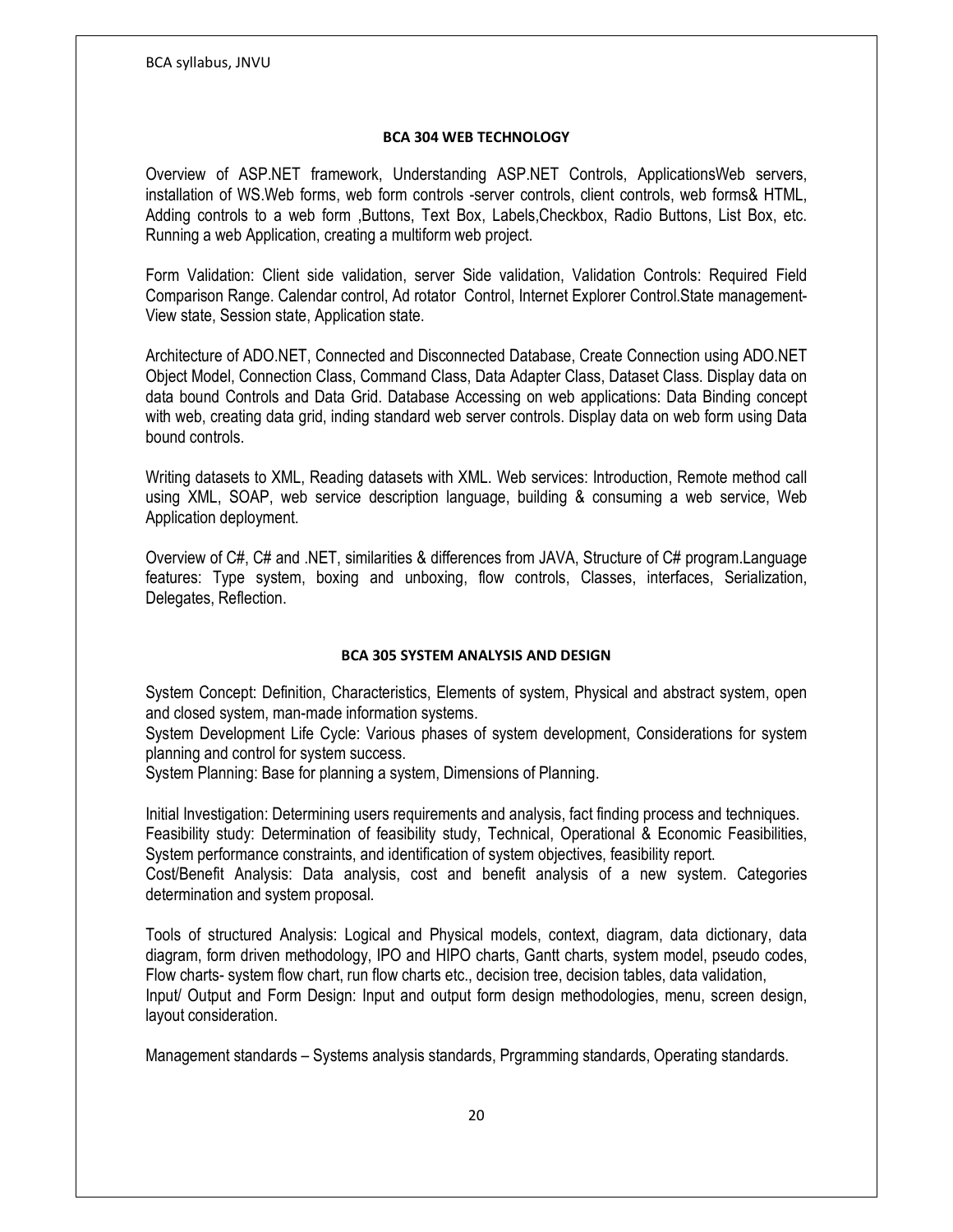Documentation standards – User Manual, system development manual, programming manual, programming specifications, operator manual.

System testing & quality: System testing and quality assurance, steps in system implementation and software maintenance.

System security: Data Security, Disaster/ recovery and ethics in system development, threat and risk analysis.

#### BCA 306 COMMUNICATION SKILLS

# **ORIENTATION**

Concept of Motivation Types of Motivation People Skills General Awareness MEMORY MANAGEMENT Memory and Retention Techniques Mind Mapping Reading Skills Listening Skills Revision Techniques Examination Skills COMMUNICATION EFFECTIVENESS Fluency Enhancement Removal of barriers to communication Group Discussion Role Play Anchoring Voice Modulation Management COMPREHENSIVE COMMUNICATION Principles of Communication Art of effective Public Speaking Written Communication Skills Principles of Effective Writing Reading Habit Development Oral Presentation Skills PRESENTATION SKILLS Techniques of Presentation Methods of preparing Presentation Removal of stage fear Tools of Presentation (Transparencies, Slides & Audio-Visual Tools)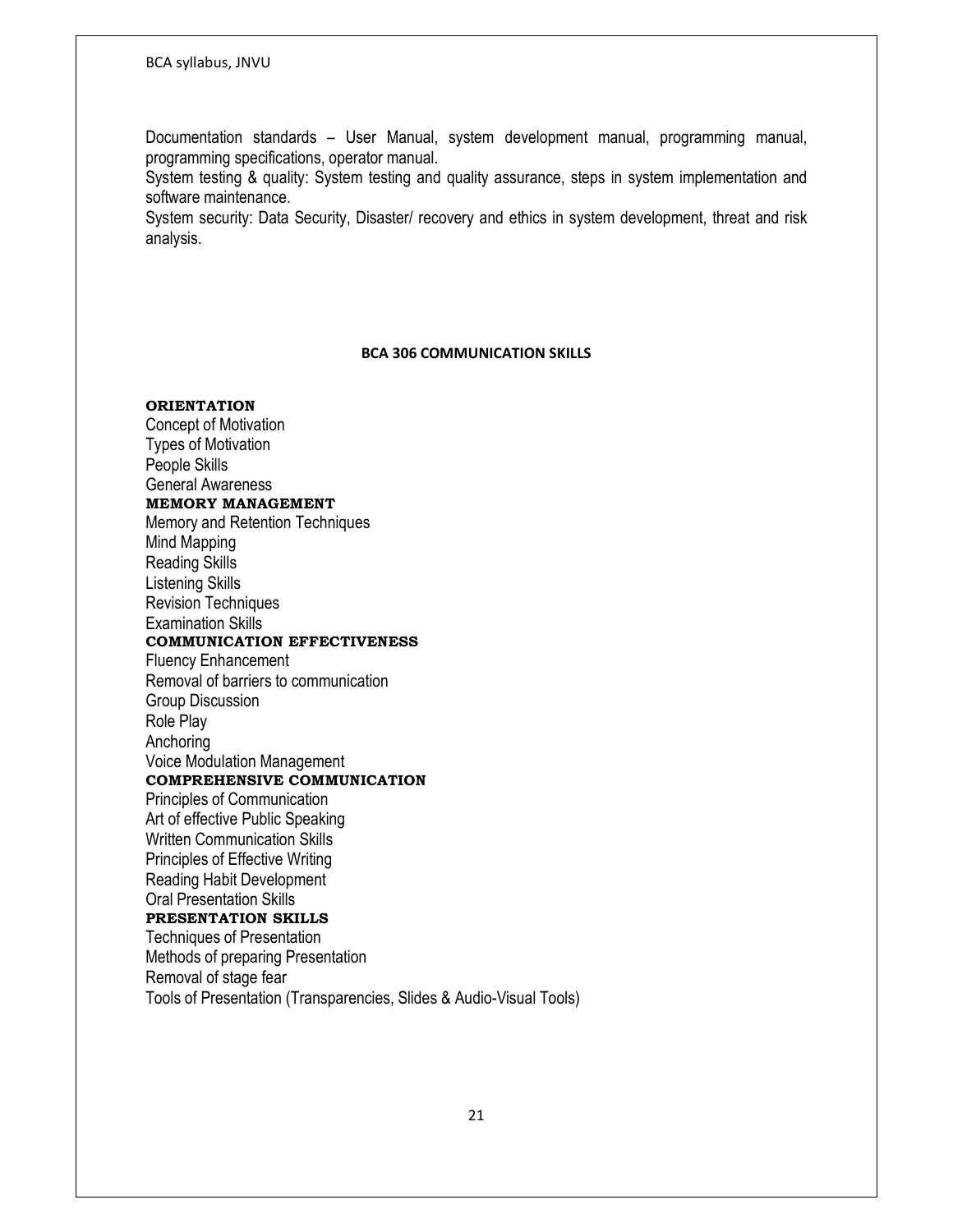#### **BCA 307 JAVA PROGRAMMING LAB**

NOTE: All programs should be done using DOS editor

1. write a program that products the following output:-

Hello World This Is Java. Good Buy.

2. Write a program that prints all integer between 0 and 36.

- 3. Create an array of 4 random numbers.
- 4. Generate Fibonacci series up to 10 numbers.<br>5. Write a program to calculate income tax for the
- 5. Write a program to calculate income tax for the given income of user as per rules.<br>6. Write a program that reads two numbers from command line and print all the prime
- Write a program that reads two numbers from command line and print all the prime numbers between them.
- 7. Write a program that prints command line arguments in reverse order.
- 8. Write a program that reads two numbers from the command line, the number of hours worked by an employee and their basic pay rate. Then output the total pay due. Add warning messages to the payroll program if the pay rate is less then the minimum wage(\$ 4.35 an
- hour as of mid 1996) or if the employee worked more then the number of week.<br>9. aive your circle a getarea method that calculates its area, and a printinfo method give your circle a getarea method that calculates its area, and a printinfo method that prints out the radius and area. Make a test case that tries capabilities out.
- 10. make a program that create an array of 10 circle, each with a random radius. Print out the sum of area of the 10 circles. Also print the biggest and smallest areas.
- 11. create a rectangle class that contains width and height fields also give it a getarea method again. Make a few test cases.<br>12. create a square class with wid
- 12. create a square class with width and getarea. Then, give both square and circle setarea methods that let you specify a desire area. Make a few test cases.<br>13. Write an application program in Java to implement the different use
- Write an application program in Java to implement the different uses of static keyword.
- 14. Write an application program in Java to implement the different uses of final keyword.<br>15. Write an application program in Java to implement the different uses of super keyword
- 15. Write an application program in Java to implement the different uses of super keyword.<br>16. write a program to demonstrate multiple inheritance using interface.
- 16. write a program to demonstrate multiple inheritance using interface.<br>17. write a program to demonstrate multi threading in JAVA.
- write a program to demonstrate multi threading in JAVA.

## **BCA 308 ASP .NET LAB**

1. Design a web form using HTML controls and change the controls properties.

- 2. Design a form to create account in website using following fields
	- First name
	- Last name
	- Username
	- Password
	- Confirm Password
	- Gender
	- **Birthday**
	- Mobile Number
	- **Security Question**
	- Answer
	- **Location**
	- Terms and condition

## 3. Validate the account form using validation control

- Required field Validation
- Range Validation
- Compare Validation